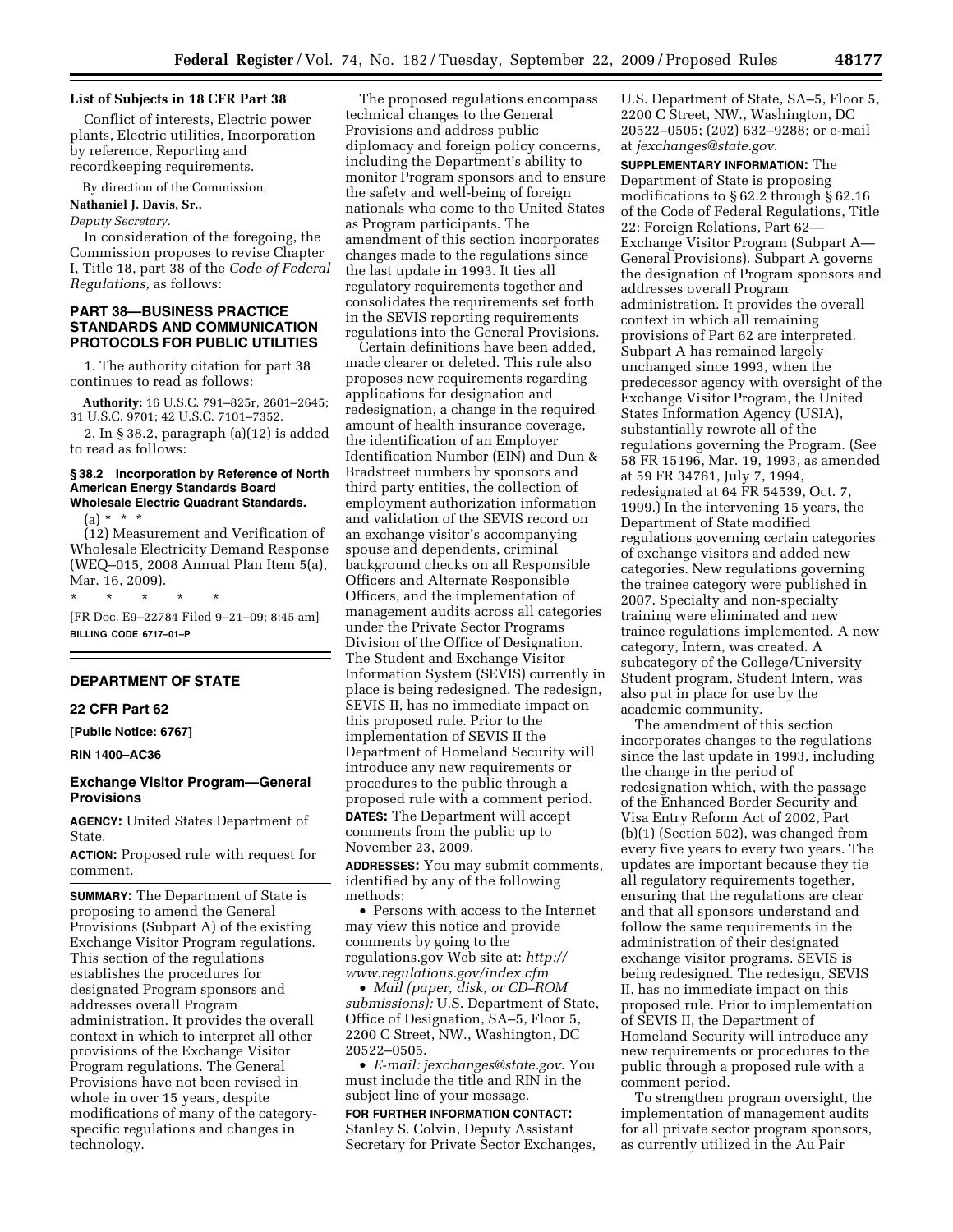Program, are proposed. A management audit is a review of a sponsor's internal controls. The audit identifies weaknesses in operating procedures in the conduct of an organization's business and in meeting regulatory requirements in the administration of their exchange visitor program. The Department has employed an almost fully staffed Compliance Office to monitor the extent to which the nearly 1,500 designated sponsors comply with the Exchange Visitor Program regulations. Still it lacks all the tools necessary to perform timely, statistically valid, and repeatable assessments of the regulatory compliance of the sponsors of the ''high risk'' categories of exchange, much less the entire sponsor community. The high risk categories are the secondary school student, au pair, camp counselor, summer work travel, intern, trainee and teacher. They are of high risk because they involve placing young adults in homes of strangers, placing young children in the care of foreign nationals, or the category is at risk of being abused and used as ordinary work or employment programs rather than the educational and cultural exchange programs as intended.

Through these management audits, the Department will be able to identify those sponsors who are not complying with the regulations. Equally important, the results of these audits will provide a framework that will facilitate the application of measured sanctions. That is, with a better understanding of the range of non-compliance within a given category, the Department can impose appropriate sanctions while limiting the risk that it will be accused of being arbitrary or capricious. Sponsors would be required to engage independent auditors to perform these audits annually, reviewing internal operating procedures of the sponsor and the files of a statistically valid sampling of a sponsor's program participants. The estimated cost of this new requirement to program sponsors is between \$6,000 and \$10,000. The data collection required for management audit templates is within the scope of existing data collections (see OMB 1405–0147, Form DS–7000, Catalog of Information Collection Requirements under 22 CFR Part 62, the Exchange Visitor Program (SEVIS)).

This proposed rule also includes a new provision requiring that all new applicants for sponsor designation undergo a site visit prior to designation. Such site visits, to be conducted by the Department of State or a third party on its behalf, will ensure an entity has the facilities, staff and equipment necessary to conduct an exchange program. On-

site reviews of existing sponsors may occur at the discretion of the Department. The applicants and/or sponsors will bear the cost of these reviews. The site visits and on-site reviews are a critical monitoring tool for ensuring data integrity and for ensuring the health, safety and welfare of Exchange Visitor Program participants. The cost will be determined by the required bi-annual user fee study. The Department of State anticipates a fee similar to that of the DHS site visit fee of \$655, but will not commit to any amount until the results of the user fee study have been analyzed.

The Department of State also proposes to require potential Responsible Officers (''RO'') and Alternate Responsible Officers (''ARO'') to undergo a criminal background check. This requirement is reflective of the importance of the role of such individuals within sponsor organizations and their rights of access to and manipulation of data for a controlled federal government database. ROs and AROs are the only individuals authorized to issue and sign Forms DS– 2019, the ''Certificate of Eligibility for Exchange Visitor (J–1) Status.'' Foreign nationals wishing to participate in the Exchange Visitor Program must obtain Forms DS–2019 in order to apply for a J-visa to gain entry into the United States. Thus, it is of vital importance that the individuals who have access to a secured federal government database (SEVIS) be properly vetted. The Department of State introduced a criminal background check requirement in 2005 for individuals hosting secondary school student participants. Conducting annual criminal background checks on ROs and AROs will help to strengthen and protect the integrity of the Exchange Visitor Program and SEVIS. The costs imposed by this requirement on sponsor organizations are estimated to be minimal; \$15 per RO and ARO which amounts to a maximum annual burden of \$165 if a sponsor has the maximum level of designated officials.

The Department of State will not require applicants or sponsors to submit the results of the criminal background checks. Rather, the Chief Executive Officer, President, or other similar official must submit a certification that the organization's RO and AROs have undergone a criminal background check as supporting documentation. The sponsor or applicant must maintain these records and provide them to the Department upon request. The proposed regulation does not set specific requirements for the sponsors to follow with respect to report format, screening company, or assessment of results. It

does anticipate, however, that a thorough criminal background check would provide management decision makers with sufficient information to determine whether ROs and AROs are citizens of the United States or lawful permanent residents, whether any record of past criminal activity should disqualify them from the positions, and whether there is pertinent information regarding their suitability for the proposed position such as creditworthiness or whether they have a criminal record that would prevent their appointment. These three areas of review are essential in order to determine suitability to hold positions that affect national security.

The Department of State requires that sponsors utilize the services of a bona fide background screener. While the Department does not sanction any particular screening organization, the only known membership organization of bona fide background screeners is the National Association of Professional Background Screeners (NAPBS). NAPBS has over 700 members (a list of which is located at *<http://www.NAPBS.com>*) all of whom are expected to adhere to the NAPBS code of conduct governing background investigations and confidentiality. The conduct of a criminal background check does not confirm an individual's suitability to act as an RO or an ARO and is in no way a substitution for the sponsor's judgment in making such decisions.

The rule proposes, as a requirement of designation, that the minimum experience in international exchange for an organization or the proposed Responsible Officer be increased from one to three years. Many organizations/ individuals with minimal experience have been applying for designation. These individuals/organizations have typically worked with designated sponsors in some capacity or have conducted short term exchanges, but lack the full realm of experience in all aspects of exchange activities, to include regulatory knowledge, critical to administering a successful exchange program. The administration of programs in some exchange visitor categories are more complex than others (*i.e.*, au pairs and secondary school students which require locating and screening host families, schools, local and regional coordinators, close monitoring, etc.). It is believed that the requirement of three years experience is necessary to develop a strong and stable environment for the conduct of the Exchange Visitor Program. Applicants may demonstrate experience in international exchange by providing resumes, and information on previous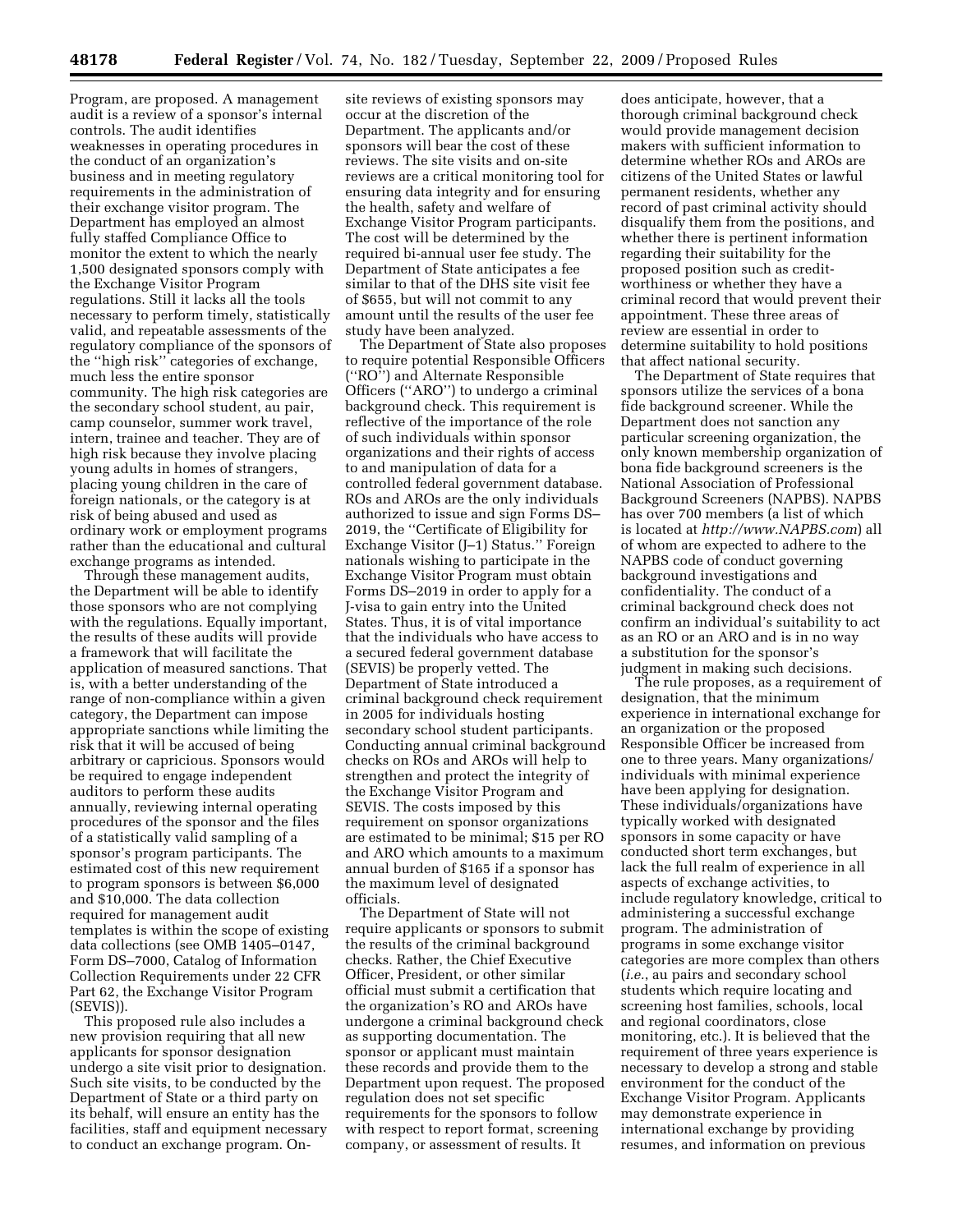exchange programs and visas used in the conduct of these activities. The collection of the Employer Identification Number (EIN) and Date of Issuance for each applicant is also being proposed. This requirement ensures that the entity is registered for tax purposes and recognized as a bona fide business.

In July 2007, the Department of State implemented an interim final rule on Trainees and Interns that required sponsors to screen, vet and enter into written agreements with third parties who assist them in recruiting, selecting, screening, orienting, placing, training or evaluating foreign nationals who participate in training and internship programs (FR 33673, June 19, 2007). This requirement is relevant to sponsors who rely upon ''host organizations'' to provide the actual training or intern programs, such as a business, law firm, or hotel. It also affects foreign agents who play a vital role in the selection of potential exchange visitors. The trainee and intern regulations require all third parties—foreign and domestic alike— to provide Dun & Bradstreet identification numbers. Similarly, this proposed rule requires all applicants for sponsor designation to submit current Dun & Bradstreet Business Information Reports on themselves. A current Dun and Bradstreet Business Information Report is also required of all sponsors with the submission of an application for redesignation. Sponsors seeking redesignation will be required to submit a list of all third parties with whom sponsors have executed written agreements to act on their behalf as well as separate certifications that the sponsors have obtained Dun & Bradstreet Business Information Reports on all third parties with whom they conduct business. These reports provide information on the business operations of an entity (*e.g.,* financials, credit history, staffing, pending legal issues, etc.). The requirement for these reports will help to ensure that sponsors are working with and/or placing exchange visitors with viable third party entities. The Department has negotiated with Dun and Bradstreet for a reduced rate per report based on the number of designated sponsors and third parties. Currently, the cost per report to Department of State sponsor organizations is approximately \$65.

This rule proposes to increase the current levels of health insurance coverage a sponsor must require that its exchange visitor (and spouse and dependents) maintain during the duration of their exchange visitor program participation. The current minimum coverage has been in place since 1993. The amounts of coverage

required is considered below current inflation and healthcare costs and does not cover actual costs incurred today as reported by the sponsors. We are updating the coverage to be consistent with today's amounts. Many sponsors currently insure participants at a higher level of coverage than that identified in the current regulations. To ensure coverage levels remain consistent with recommended industry standards, the Department will periodically issue guidance reflecting the mandatory minimum levels of coverage. A sponsor must ensure that health insurance is in place for each exchange visitor and his/ her accompanying spouse and dependents for the duration of their exchange visitor program as reflected on the Form DS–2019 (Program begin and Program end date.) Insurance regulations do not require ''portal to portal'' insurance coverage of participants. Such coverage is highly desirable and sponsors may, but are not required to, offer this coverage.

The Department of State proposes to collect information on the employment of the accompanying spouse and dependents while in the United States. As a security matter, information on the employment entity and work location of the spouse and dependents is not collected in SEVIS. Capturing this information in SEVIS will allow for better monitoring and assist in mitigating risks involving these nonimmigrants.

Definitions used in the regulations have been added or modified to clarify terms or reflect changes. New definitions in this proposed rule clarify SEVIS functions or fields or reflect changes that have occurred since 1993.

The term ''accredited educational institution'' has been changed to 'accredited academic institution". In the proposed definition, the Department of State clarifies that educational institutions that offer primarily vocational or technical courses of study are not considered academic. The addition of the ''technical'' distinction parallels the Department of Education's replacement of regulations governing purely ''vocational'' studies with a new ''vocational/technical'' classification that acknowledges the new information technology curricula that are neither vocational nor academic. Vocational programs are not included under the Mutual Educational and Cultural Exchange Act of 1961.

Three SEVIS-related definitions have been added to the proposed regulations: ''actual and current U.S. address'', ''site of activity'', and ''validation.'' The first two definitions are critical as they relate to the physical location of the exchange

visitor while in the United States. Simply put, sponsors must maintain current and accurate data in these SEVIS fields so that foreign nationals may be located at the site of activity (location where the program will take place) or at the actual and current U.S. address (residence). Maintaining this information is a matter of national security. The SEVIS function of validating a record is similarly important. When an exchange visitor enters the United States and reports to his or her exchange program, the sponsor must note this occurrence in SEVIS through the validation process, thereby demonstrating that an exchange visitor and accompanying spouse and dependents, if any, are currently present in the United States and that the exchange visitor is participating in the exchange visitor program identified on the Form DS–2019. For the purpose of this rulemaking, the 30-day requirement for validation remains unchanged and is consistent with current Department of Homeland Security requirements. The Department is clarifying the regulations on updating the SEVIS records upon the failure of an exchange visitor to begin his/her exchange program.

The term ''Certificate of Good Standing'' has been added and, for clarity, the definition for ''Citizen of the United States'' has been split into two: one that pertains to individuals and another that relates to legal entities.

This rule also reflects changes in technology, and it moves requirements previously in Subpart F to Subpart A. The change from paper numbered forms to the electronically generated Form DS–2019 requires two fundamental alterations to the regulations. First, any requirements relating to the physical storage of unused forms are obsolete. Second, matters of national security require that circulating Forms DS–2019 (*i.e.*, those not kept internally in a sponsor's files) must be originals. All Forms DS–2019 must be generated through SEVIS. The proposed regulations prohibit the use of scanned, copied, or electronic versions of Forms DS–2019 except in response to a request from the Department of State or the Department of Homeland Security or for maintenance of complete exchange visitor records by sponsors. The proposed rule also requires sponsors to request that potential program participants return unused Forms DS– 2019, and that such forms be destroyed.

The proposed rule also clarifies those actions a sponsor must undertake to update an exchange visitor's SEVIS record (or the record of any accompanying spouse and dependents, if any) when the exchange visitor's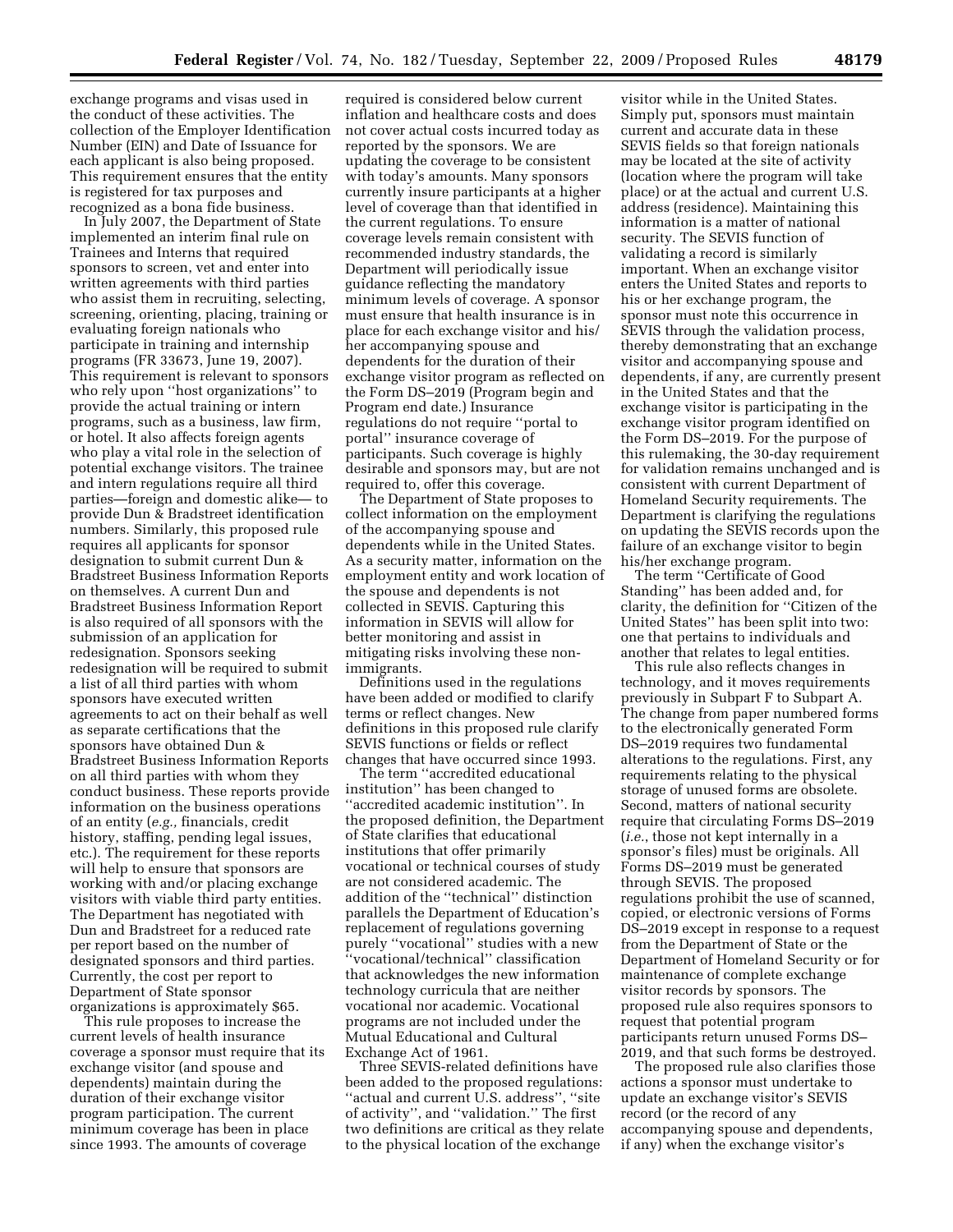program participation is ended early (*e.g.*, concluded successfully or terminated as a result of violation of program rules, regulations or U.S. law). The Department of State is reducing from 21 to ten (10) days the time a sponsor has following notification of an exchange visitor's change of circumstance to update the exchange visitor's SEVIS record (or the records of a spouse or dependents).

Finally, as a record-keeping and administrative oversight matter, sponsors will be required to maintain current information in SEVIS on its exchange visitor program, address, telephone numbers, facsimile numbers, or e-mail addresses. All Department communication to sponsors related to program oversight, policy, redesignation, etc., sent to ROs and AROs are generated from information contained in SEVIS. The Department will not recognize non-receipt of notification of a request or other communication from the Department of State or from SEVIS as grounds for appeal in cases where a sponsor does not respond to such request or communication. Sponsors are required to ensure that their spam filters do not block reception of SEVIS or Department of State notices. The term ''in writing'' is expanded to include the option for electronic signatures to support movement toward a paperless environment.

**Note:** Current § 62.17 remains unchanged.

### **Regulatory Analysis**

#### *Administrative Procedure Act*

The Department of State has determined that this Proposed Rule involves a foreign affairs function of the United States and is consequently exempt from the procedures required by 5 U.S.C. 553 pursuant to 5 U.S.C. 553(a)(1). Nonetheless, because of its importance to the public, the Department has elected to solicit comments during a 60-day comment period.

## *Small Business Regulatory Enforcement Fairness Act of 1996*

The Proposed Rule has been found not to be a major rule within the meaning of the Small Business Regulatory Enforcement Fairness Act of 1996.

## *Regulatory Flexibility Act/Executive Order 13272: Small Business*

Since this Proposed Rule is exempt from 5 U.S.C 553, and no other law requires the Department of State to give notice of proposed rulemaking, it is not subject to the Regulatory Flexibility Act (5 U.S.C. 601, *et seq*.) and Executive Order 13272, § 3(b).

#### *Executive Order 12866, as Amended*

The Department of State does not consider this proposed rule to be a ''significant regulatory action'' under Executive Order 12866, as amended, § 3(f), Regulatory Planning and Review. In addition, the Department of State is exempt from Executive Order 12866 except to the extent that it is promulgating regulations in conjunction with a domestic agency that are significant regulatory actions. The Department has nevertheless reviewed the proposed rule to ensure its consistency with the regulatory philosophy and principles set forth in that Executive Order.

### *Executive Order 12988*

The Department of State has reviewed this proposed rule in light of §§ 3(a) and 3(b)(2) of Executive Order 12988 to eliminate ambiguity, minimize litigation, establish clear legal standards, and reduce burden.

## *Unfunded Mandates Reform Act of 1995*

Section 202 of the Unfunded Mandates Reform Act of 1995 (UFMA), Public Law 104–4, 109 Stat. 64, 2 U.S.C. 1532, generally requires agencies to prepare a statement before proposing any rule that may result in an annual expenditure of \$100 million or more by state, local, or tribal governments, or by the private sector. This rule will not result in any such expenditure, nor will it significantly or uniquely affect small governments.

## *Executive Orders 12372 and 13132*

This regulation will not have substantial direct effect on the states, on the relationship between the national government and the states, or on the distribution of power and responsibilities among the various levels of government. Therefore, in accordance with § 6 of Executive Order 13132, it is determined that this rule does not have sufficient federalism implications to require consultations or warrant the preparation of a federalism summary impact statement. Executive Order 12372, regarding intergovernmental consultation on federal programs and activities, does not apply to this regulation.

#### *Paperwork Reduction Act*

The information collection requirements contained in this proposed rulemaking (criminal background screening of Responsible Officers (''ROs'') and Alternate Responsible Officers (''AROs'')) are pursuant to the

Paperwork Reduction Act, 44 U.S.C. Chapter 35. Specifically OMB Control Number 1405–0147, expiration date: 09/ 30/2010, applies: *Form DS–3037— Update of Information on Exchange Visitor Program Sponsor, Form DS– 7000—Catalog of Information Collection Requirements Under 22 CFR Part 62, the Exchange Visitor Program (SEVIS)*, as well as OMB Control Number 1405– 0119, expiration date 7/31/2011: DS– 2019—*Certificate of Eligibility for Exchange Visitor (J–1) Status*. No PRA changes are required as a result of this regulation.

#### **List of Subjects in 22 CFR Part 62**

Cultural exchange programs, Reporting and recordkeeping requirements.

Accordingly, 22 CFR Part 62 is proposed to be amended as follows:

# **PART 62—EXCHANGE VISITOR PROGRAM**

1. The Authority citation for Part 62 continues to read as follows:

**Authority:** 8 U.S.C. 1101(a)(15)(J), 1182, 1184, 1258; 22 U.S.C. 1431–1442, § 2451 *et seq.*; Foreign Affairs Reform and Restructuring Act of 1998, Public Law 105– 277, Div. G, 112 Stat. 2681 *et seq.*; Reorganization Plan No. 2 of 1977, 3 CFR, 1977 Comp. p. 200; E.O. 12048 of March 27, 1978; 3 CFR, 1978 Comp. p. 168; the Illegal Immigration Reform and Immigrant Responsibility Act (IIRIRA) of 1996, Public Law 104–208, Div. C, 110 Stat. 3009–546, as amended; Uniting and Strengthening America by Providing Appropriate Tools Required to Intercept and Obstruct Terrorism Act of 2001 (USA PATRIOT ACT), Public Law 107–56, Sec. 416, 115 Stat. 354; and the Enhanced Border Security and Visa Entry Reform Act of 2002, Public Law 107–173, 116 Stat. 543.

2. Sections 62.2 through 62.16 are revised to read as follows:

## **§ 62.2 Definitions.**

The following definitions apply to this part:

*Accompanying spouse and dependents*. The alien spouse and minor unmarried children of an exchange visitor who are accompanying or following to join the exchange visitor and who seek to enter or have entered the United States temporarily on a nonimmigrant J–2 visa or seeks to acquire or have acquired such status after admission. For the purpose of these regulations, a minor is a person under the age of 21.

*Accredited academic institution*. Any publicly or privately operated primary, secondary, or post-secondary institution in the United States that offers primarily academic programs and is duly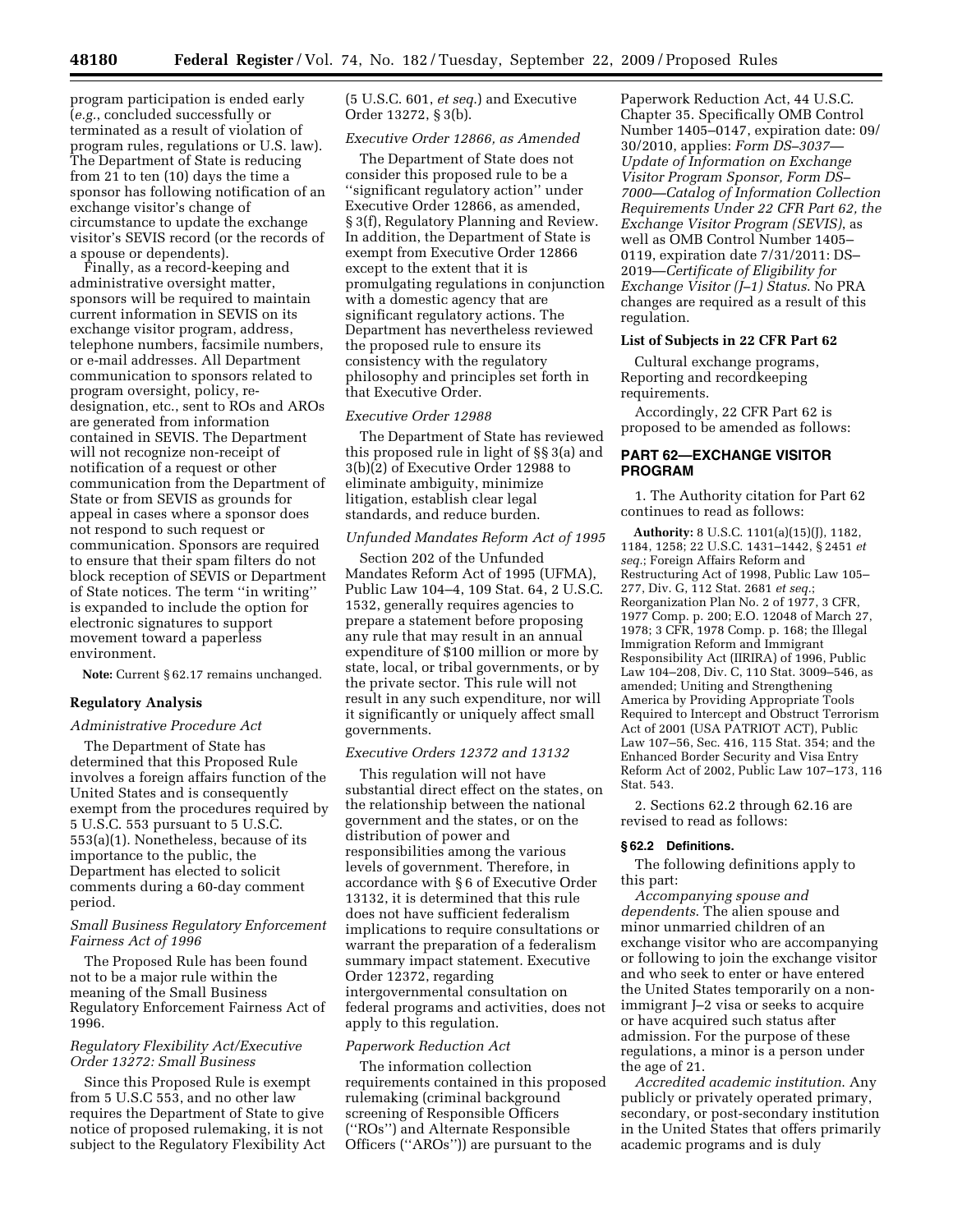accredited by the appropriate academic accrediting authority of the state in which such institution is located; provided, however, that in addition, all post-secondary institutions must also be accredited by a nationally recognized accrediting agency or association as recognized by the Secretary of Education. An institution that offers primarily vocational or technical programs does not fall within the purview of an academic institution for this purpose.

*Act*. The Mutual Educational and Cultural Exchange Act of 1961, as amended.

*Actual and current U.S. address*. The physical, geographic location at which an exchange visitor resides while participating in an exchange program.

*Alternate Responsible Officer (''ARO'')*. An employee or officer of a designated sponsor who has been nominated by the sponsor, and approved by the Department of State to assist the Responsible Officer in carrying out the responsibilities outlined in § 62.11. An ARO must be a citizen of the United States or a lawful permanent resident of the United States.

*Certificate of Good Standing*. A document issued by an official of the Department of State in the state where the organization resides. A Certificate of Good Standing confirms that a corporation, partnership or other legal entity is in existence or authorized to transact business. A Certificate of Good Standing is also known as a Certificate of Authorization or a Certificate of Existence.

*Citizen of the United States (entity)*.

(1) A general or limited partnership created or organized under the laws of the United States, or of any state, the District of Columbia, or any territory or outlying possessions of the United States, of which a majority of the partners are citizens of the United States:

(i) Which has its principal place of business in the United States; and

(ii) In instances where the partnership is additionally governed by a Board, the majority of whose officers are citizens of the United States; or

(2) A for-profit corporation, association, or other legal entity created or organized under the laws of the United States, or of any state, the District of Columbia, or a territory or outlying possessions of the United States, whose principal place of business is located in the United States, and

(i) Whose shares or voting interests are publicly traded on a U.S. stock exchange; or

(ii) A majority of whose officers, a majority of whose shareholders, and a majority of the members of its Board of Directors are citizens of the United States and collectively hold a majority of the shares or stock (*i.e.*, the controlling interest); or

(3) A non-profit corporation, association, or other legal entity created or organized under the laws of the United States, or any state, the District of Columbia, or any territory or outlying possessions of the United States; and

(i) Which is qualified with the Internal Revenue Service as a taxexempt organization pursuant to section 501(c)(3) of the Internal Revenue Code; and

(ii) Whose principal place of business is located in the United States; and

(iii) A majority of whose officers and a majority of whose members of its Board of Directors, Board of Trustees or other like body vested with its management are citizens of the United States; or

(4) An accredited college, university, or other post-secondary academic institution in the United States created or organized under the laws of the United States, or of any state, county, municipality, or other political subdivision thereof, the District of Columbia, or of any territory or outlying possession of the United States; or

(5) An agency of the United States, or of any state or local government, the District of Columbia, or any territory or outlying possession of the United States.

*Citizen of the United States (individual)*. A person who:

(1) Is a citizen or national of the United States or any of its territories or outlying possessions; or

(2) Has been lawfully admitted for permanent residence, within the meaning of section 101(a)(20) of the Immigration and Nationality Act (8 U.S.C. 1101).

*Clerical work.* Routine administrative work generally performed in an office or office-like setting, such as data entry, filing, typing, mail sorting and distribution, and other general administrative or support office tasks.

*Consortium*. A not-for-profit corporation, partnership, joint venture or other association formed by two or more accredited academic institutions for the purpose of sharing educational resources, conducting research, and/or developing new programs to enrich or expand the opportunities offered by its members. An academic institution in the United States that participates in a consortium is not barred from having separate exchange visitor program designations of its own.

*Country of nationality or last legal permanent residence*. The country of which the exchange visitor is a national at the time status as an exchange visitor was acquired or the last foreign country in which the visitor had a legal permanent residence before acquiring status as an exchange visitor.

*Cross-cultural activity*. An activity designed to promote exposure and interchange between exchange visitors and Americans so as to increase their understanding of each other's society, culture, and institutions.

*Department of State*. The United States Department of State.

*Designation*. The written authorization given by the Department of State to an exchange visitor program applicant to conduct an exchange visitor program as a sponsor.

*Employee*. An individual who provides services or labor for an employer for wages or other remuneration. A third party, as defined in this section, or an independent contractor, as defined in 8 CFR 274a.1(j), is not an employee.

*Exchange visitor*. A foreign national who is in the United States temporarily on a non-immigrant J–1 visa to participate in an exchange visitor program. The term does not include the accompanying spouse and dependents of the exchange visitor.

*Exchange Visitor Program*. The international exchange program administered by the Department of State to implement the Act by means of educational and cultural exchange programs. When ''exchange visitor program'' is set forth in lower case, it refers to the individual program of a sponsor that has been designated by the Department of State.

*Exchange visitor's government*. The government of the exchange visitor's country of nationality or last legal permanent residence.

*Financed directly*. Financed in whole or in part by the U.S. Government or the exchange visitor's government with funds contributed directly to the exchange visitor in connection with his or her participation in an exchange visitor program.

*Financed indirectly*. (1) Financed by an international organization with funds contributed by either the United States or the exchange visitor's government for use in financing international educational and cultural exchanges, or

(2) Financed by an organization or institution with funds made available by either the United States or the exchange visitor's government for the purpose of furthering international educational and cultural exchange.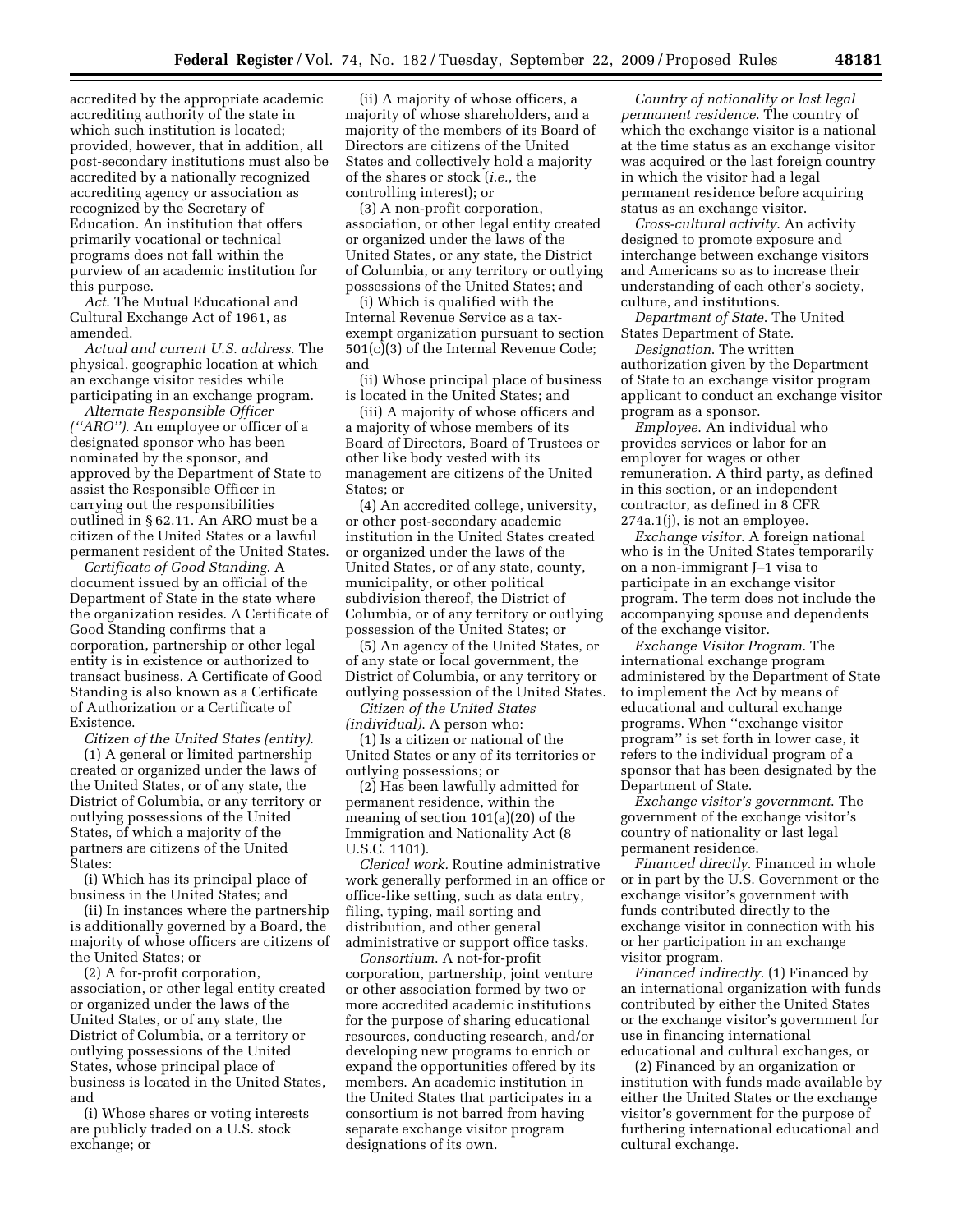*Foreign Medical Graduate*. A foreign national that:

(1) Is a graduate of a school of medicine that is accredited by a body or bodies approved for the purpose by the Secretary of Education (regardless of whether such school of medicine is in the United States) and entering the United States for the purpose of seeking to pursue graduate medical education or training at accredited schools of medicine or scientific institutions; or, for the purposes of observation, consultation, teaching, or research; or,

(2) Has passed Parts I and II of the National Board of Medical Examiners Examination (or an equivalent examination as determined by the Secretary of Health and Human Services), has competency in oral and written English, will be able to adapt to the educational and cultural environment in which he or she will be receiving his/her education or training, and has adequate prior education and training to participate satisfactorily in the program for which he/she is coming to the United States.

*Form DS–2019. A Certificate of Eligibility for Exchange Visitor (J–1) Status*, a controlled document of the Department of State.

*Form DS–3036. Exchange Visitor Program Application*, a controlled document of the Department of State.

*Form DS–3037. Update of Information on a Sponsor's Exchange Visitor Program*. A controlled document of the Department of State.

*Form DS–7002. Training/Internship Placement Plan (T/IPP)*. A controlled document of the Department of State. This Form is for use in connection with the Trainee, Intern and Student Intern categories only.

*Full course of study.* Full-time enrollment in an academic program of classroom participation and study and/ or doctoral thesis research at an accredited academic institution as follows:

(1) Secondary school students must satisfy the attendance and course requirements of the state in which the school they attend are located; and

(2) College and university students must register for and complete a full course of study, as defined by the accredited academic institution in which the student is registered, unless exempted in accordance with § 62.23(e).

*Graduate medical education or training.* Participation in a program in which a foreign medical graduate will receive graduate medical education or training, which generally consists of a residency or fellowship program involving health care services to patients, but does not include programs

involving observation, consultation, teaching or research in which there is no or only incidental patient care. This program may consist of a medical specialty, a directly related medical subspecialty, or both.

*Home-country physical presence requirement.* The requirement that an exchange visitor (J visa) who is within the purview of section 212(e) of the Immigration and Nationality Act, as amended, and Public Law 94–484 (substantially quoted in 22 CFR 41.63) must reside and be physically present in the country of nationality or last legal permanent residence for an aggregate of at least two years following departure from the United States before the exchange visitor is eligible to apply for an immigrant visa or permanent residence, a non-immigrant H visa as a temporary worker or trainee, or a nonimmigrant L visa, as an intracompany transferee, or a non-immigrant H or L visa as the spouse or minor child of a person who has been granted status in H or L non-immigrant classification as a temporary worker or trainee or an intracompany transferee. See section  $101(a)(15)(H)$  or section  $101(a)(15)(L)$  of the Immigration and Nationality Act, as amended.

*Host organization.* A third party in the United States that conducts training and internship programs on behalf of a designated sponsor pursuant to an executed written agreement between the two parties.

*Internship program.* A structured and guided work-based learning program as set forth in an individualized T/IPP that reinforces an intern's academic study; recognizes the need for work-based experience; provides on-the-job exposure to American techniques, methodologies, and technologies; and enhances the intern's knowledge of American culture and society.

*J visa.* A non-immigrant visa issued pursuant to 8 U.S.C. 1101(a)(15)(J). A J– 1 visa is issued to an exchange visitor. A J–2 visa is issued to the exchange visitor's accompanying non-immigrant immediate family, spouse and minor dependent children.

*Office of Designation.* The Department of State office to which the Secretary of State delegated the authority to administer the Exchange Visitor Program

*On-the-job training.* An individual's observation of and participation in given tasks demonstrated by experienced workers for the purpose of acquiring competency in such tasks.

*Prescribed course of study.* A nondegree academic program with a specific educational objective. Such course of study may include intensive English language training, classroom instruction, research projects, and/or academic training to the extent permitted in § 62.23.

*Reciprocity.* The participation of a U.S. citizen in an educational and cultural program in a foreign country in exchange for the participation of a foreign national in the Exchange Visitor Program. Where used herein, ''reciprocity'' will be interpreted broadly; unless otherwise specified, reciprocity does not require a one-forone exchange or that exchange visitors be engaged in the same activity.

*Responsible Officer (''RO'').* An employee or officer of a designated sponsor who has been nominated by the sponsor, and approved by the Department of State to carry out the duties outlined in § 62.11. An RO must be a citizen of the United States or a lawful permanent resident of the United States.

*Secretary of State.* The Secretary of State or an employee of the U.S. Department of State acting under a delegation of authority from the Secretary of State.

*SEVIS (Student and Exchange Visitor Information System).* The statutorily mandated system designed to collect information on non-immigrant students (F and M visa), exchange visitors (J visa), and their spouses and dependents (F–2, M–2, and J–2). SEVIS enables schools and program sponsors to electronically transmit information and event notifications, via the Internet, to the Department of Homeland Security and the Department of State throughout a student's or exchange visitor's stay in the United States.

*Site of activity.* The physical, geographic location(s) where an exchange visitor participates in his or her exchange program. If a program takes place at more than one location, the sponsor must list all locations in SEVIS and indicate as ''primary'' the one at which the exchange visitor is currently located.

*Sponsor.* A legal entity designated by the Secretary of State to conduct an exchange visitor program.

*Staffing/employment agency.* A U.S. business that hires individuals for the express purpose of supplying workers to other businesses. Typically, the other businesses where workers are placed pay an hourly fee per employee to the staffing/employment agency, of which the worker receives a percentage.

*Student internship program.* A structured and guided work-based learning program as set forth in an individualized Form DS–7002 that fulfills a student's academic degree requirements, recognizes the need for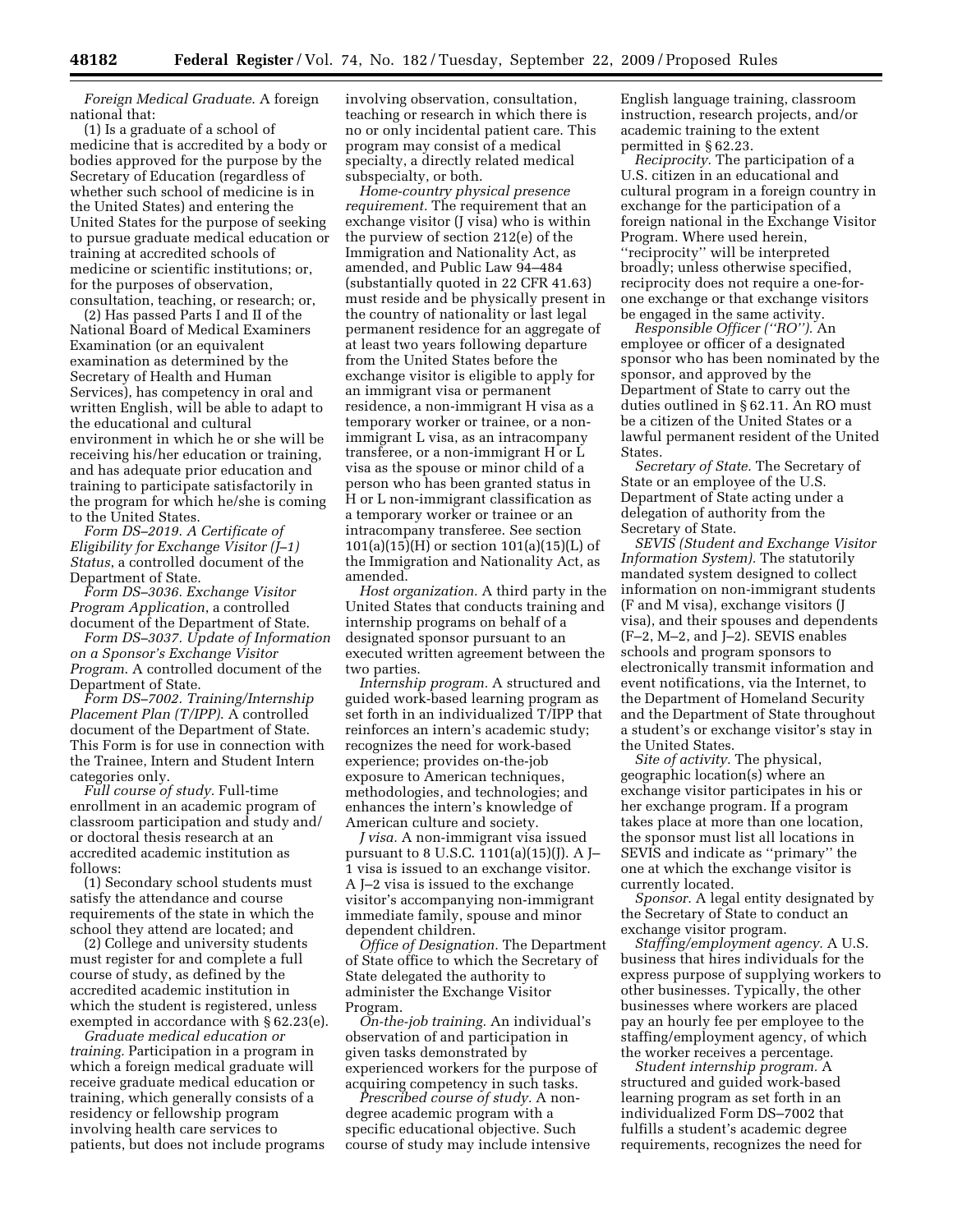work-based experience, provides on-thejob exposure to American techniques, methodologies, and technologies, and enhances a student intern's knowledge of American culture and society.

*Third party.* A person or legal entity with whom a sponsor has executed a written agreement for the person or entity to act on behalf of the sponsor in the conduct of the sponsor's exchange visitor program. A third party under contract with a sponsor may not subcontract or delegate its Exchange Visitor Program obligations to another party. Sponsors are required to take all reasonable steps to ensure that third parties know and comply with all applicable provisions of these regulations. The Department of State imputes to sponsors all actions a third party takes in acting on their behalf.

*Training program.* A structured and guided work-based learning program, as set forth in Form DS–7002, that develops new and advanced skills in a trainee's occupational field through exposure to American techniques, methodologies, and technologies; and enhances a trainee's understanding of American culture and society.

*Validation.* The process by which a Responsible Officer or Alternate Responsible Officer updates a SEVIS record of an exchange visitor (and accompanying spouse and dependents, if any) to show that the prospective exchange visitor (and accompanying spouse and dependents, if any) entered the United States, reported to his or her sponsor, and is participating in the exchange visitor program, at the site of activity identified on the Form DS– 2019.

### **§ 62.3 Sponsor eligibility.**

(a) Entities eligible to apply for designation as a sponsor of an exchange visitor program are the following:

(1) U.S. local, state and federal government agencies to include the District of Columbia; and government agencies of any U.S. territories and outlying possessions;

(2) International agencies or organizations of which the United States is a member and that have an office in the United States; or

(3) Reputable organizations that are ''citizens of the United States,'' as that term is defined in § 62.2.

(b) To be eligible for designation as a sponsor, an entity is required to:

(1) Demonstrate, to the Department of State's satisfaction, its ability to comply and remain in continual compliance with all applicable provisions of 22 CFR Part 62;

(2) Meet at all times its financial obligations and responsibilities

attendant to successful sponsorship of its exchange visitor program;

(3) Demonstrate that the organization or its proposed RO has no fewer than three years experience in international exchange; and

(4) Has successfully completed a site visit conducted by the Department of State or its agent, the cost for which will be borne by the applicant.

# **§ 62.4 Categories of participant eligibility.**

Sponsors select foreign nationals to participate in exchange visitor program(s) in the United States. Participation is limited to foreign nationals who meet the following criteria for each of the following categories:

(a) *Student.* A foreign national who is:

(1) Studying in the United States and:

(i) Pursuing a full course of study at a secondary accredited academic institution;

(ii) Pursuing a full course of study leading to or culminating in the award of a U.S. degree from a post-secondary accredited academic institution; or

(iii) Engaged full-time in a prescribed course of study of up to 24 months (nondegree) duration conducted by:

(A) A post-secondary accredited academic institution; or

(B) An institute approved by or acceptable to the post-secondary accredited academic institution, where the student is to be enrolled upon completion of the non-degree program;

(2) Engaged in academic training as permitted in § 62.23(f);

(3) Engaged in English language training at:

(i) A post-secondary accredited academic institution, or

(ii) An institute approved by or acceptable to the post-secondary accredited academic institution where the college/university student is to be enrolled upon completion of the language training; or

(4) Engaged full-time in a student internship program conducted by a post-secondary accredited educational institution.

(b) *Short-term scholar.* A foreign national who is a professor, research scholar, or person with similar education or accomplishments who enters the United States on a short-term visit for the purpose of lecturing, observing, consulting, training, or demonstrating special skills at research institutions, museums, libraries, postsecondary accredited academic institutions, or similar types of institutions.

(c) *Trainee.* A foreign national participating in a structured and guided work-based training program in his or

her specific occupational field and who has either:

(1) A degree or professional certificate from a foreign post-secondary academic institution and at least one year of prior related work experience in his or her occupational field acquired outside the United States; or

(2) Five years of work experience in his or her occupational field acquired outside the United States. Training is limited to the occupational category or categories for which a sponsor has obtained designation.

(d) *Teacher.* A foreign national with a minimum of three years of teaching experience for the purpose of teaching full-time in a primary or secondary accredited academic institution.

(e) *Professor.* A foreign national whose primary purpose is teaching, lecturing, observing, or consulting at post-secondary accredited academic institutions, museums, libraries, or similar types of institutions. A professor may also conduct research, unless disallowed by the sponsor.

(f) *Research scholar.* A foreign national whose primary purpose is conducting research, observing, or consulting in connection with a research project at research institutions, corporate research facilities, museums, libraries, post-secondary accredited academic institutions, or similar types of institutions. A research scholar may also lecture, unless disallowed by the sponsor.

(g) *Specialist.* A foreign national who is an expert in a field of specialized knowledge or skills who enters the United States for the purpose of observing, consulting, or demonstrating special knowledge or skills.

(h) *Other person of similar description.* A foreign national of description similar to those set forth in paragraphs (a) through (g) of this section coming to the United States as a participant in an exchange visitor program designated by the Department of State under this category, for the purpose of teaching, instructing or lecturing, studying, observing, conducting research, consulting, demonstrating special skills, or receiving training. The programs designated by the Department of State in this category consist of:

(1) *Alien physician.* A foreign national who is a graduate of a school of medicine who is coming to the United States under a program in which he or she will receive graduate medical education or training conducted by accredited U.S. schools of medicine or scientific institutions.

(2) *International visitor.* A foreign national who is a recognized or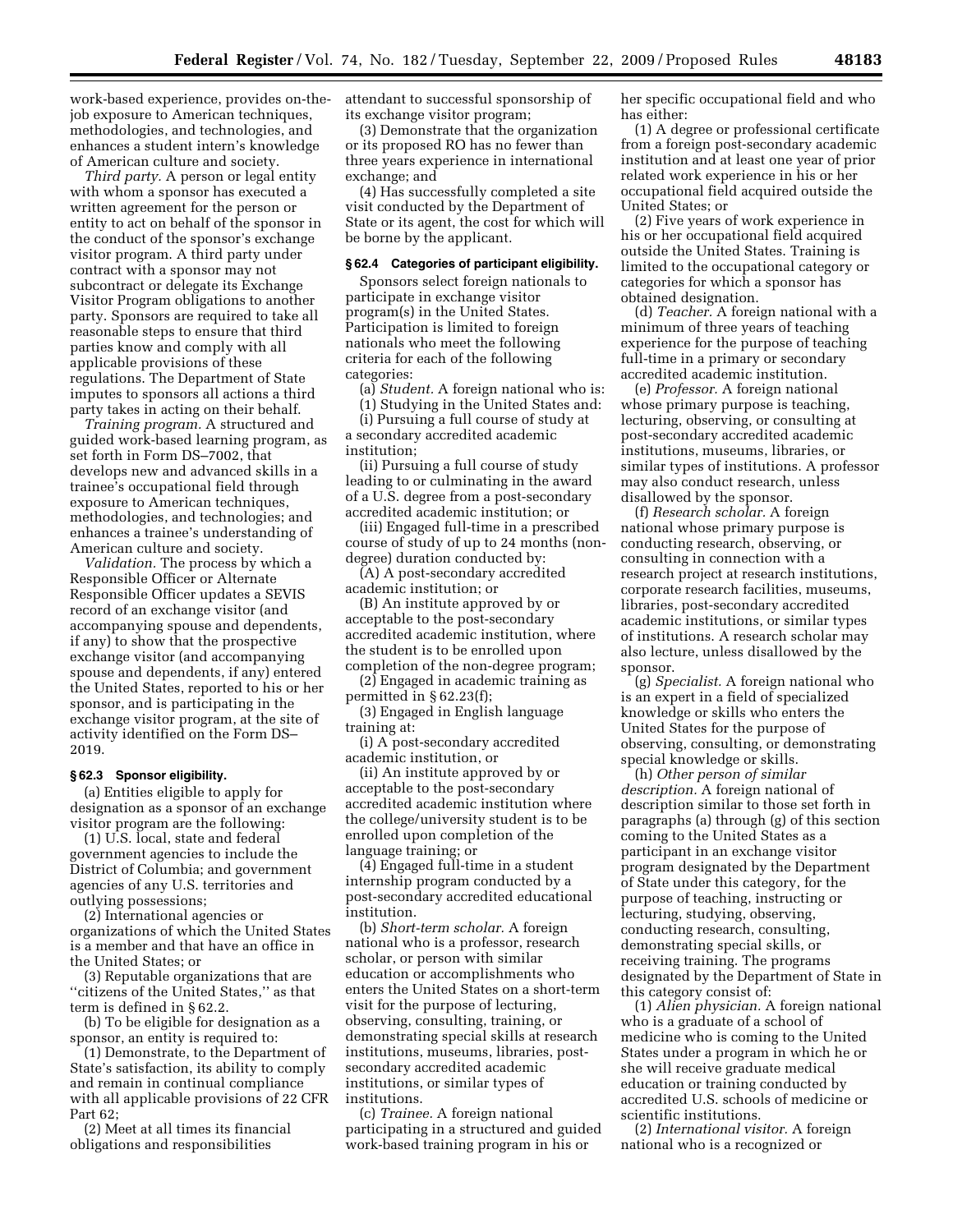potential leader, selected by the Department of State for the purpose of consulting, observing, conducting research, training, or demonstrating special skills in the United States.

(3) *Government visitor.* A foreign national who is an influential or distinguished person, selected by a U.S. federal, state, or local government agency for the purpose of consulting, observing, training, or demonstrating special skills in the United States.

(4) *Camp counselor.* A foreign national selected to be a counselor in a summer camp in the United States (*e.g.,*  during the U.S. summer months).

(5) *Au pair.* A foreign national who comes to the United States for a period of one year for the purpose of residing with an American host family and participate directly in their home life, while providing limited childcare services, and fulfilling an educational requirement.

(6) *Summer Work and Travel.* A foreign national who is a bona fide foreign post-secondary student currently enrolled in and actively pursuing a degree or a full-time course of study at a foreign accredited post-secondary academic institution whose purpose is work and travel in the United States for up to four months during his or her summer vacation.

(7) *Intern.* A foreign national participating in a structured and guided work-based internship program in his or her specific academic field and who is either:

(i) Currently enrolled full-time in and actively pursuing studies at a degree- or certificate-granting post-secondary academic institution outside the United States; or

(ii) Graduated from such an institution no more than 12 months prior to the exchange visitor program begin date reflected on the Form DS– 2019.

#### **§ 62.5 Application procedure.**

(a) An entity meeting the eligibility requirements set forth in § 62.3 may apply to the Department of State for designation as an Exchange Visitor Program sponsor. Designation will not be considered if an applicant cannot meet the eligibility requirements set forth in § 62.3. An applicant must first complete and submit Form DS–3036 in SEVIS. The complete application must consist of:

(1) A completed copy of Form DS– 3036 signed by the applicant's Chief Executive Officer, President, or equivalent;

(2) Required supporting documentation and certifications as set forth herein; and

(3) Confirmation of payment of the required fee through pay.gov as set forth in § 62.17.

(b) The complete application must set forth, in detail, the applicant's proposed exchange program activity and must demonstrate, to the Department of State's sole satisfaction, the applicant's ability to meet the designation requirements set forth in § 62.3 and the sponsor obligations set forth in § 62.9.

(c) Applications must be accompanied by the following supporting documents:

(1) Evidence of legal status of the applicant as a U.S. corporation, partnership, or other legal entity (*e.g.,*  charter, proof of incorporation, partnership agreement, as applicable) as set forth in § 62.3(a);

(2) Evidence of experience in operating a successful business, including a minimum of three years of experience in international exchange by the organization or by the proposed RO;

(3) Evidence of the applicant's financial viability as set forth in § 62.9(e) and any supplemental or explanatory financial information the Department of State may request.

(i) An established organization must present a current audit report with audit notes prepared by an independent certified public accounting firm.

(ii) A newly formed organization must present a compilation (a balance sheet, statement of cash flows and all disclosures, revenues, expenditures, and notes to financial statements) prepared by an independent certified public accounting firm demonstrating that the organization has been capitalized with sufficient funds to cover general operating expenses and costs associated with an exchange;

(iii) The Department of State may, in its sole discretion, condition its approval of the acceptance of full financial responsibility by the nongovernmental sponsor by requiring such sponsor to secure a payment bond in favor of the Department guaranteeing the sponsor's obligations hereunder.

(4) A current Certificate of Good Standing or Certificate of Existence;

(5) Employer Identification Number (EIN) and Date of Issuance;

(6) A current Business Information Report on the applicant organization from Dun & Bradstreet;

(7) Evidence of current accreditation if the applicant is a secondary or postsecondary academic institution;

(8) Evidence of current licensure, if required by local, state, or federal law, to carry out the activity for which it is seeking designation;

(9) A statement signed by the Chief Executive Officer, President, or equivalent certifying that:

(i) The applicant is a citizen of the United States as defined in § 62.2;

(ii) The proposed RO and all proposed ARO(s) are United States citizens or lawful permanent residents of the United States;

(iii) The sponsor has completed a criminal background check on the potential RO and all ARO(s) and has determined their suitability for these positions; and

(iv) The RO will be provided sufficient staff and resources to fulfill his or her duties and obligations on behalf of the applicant.

(10) Evidence that the proposed RO and ARO(s) are citizens of the United States or lawful permanent residents of the United States (*e.g.,* copy of passport, birth certificate);

(11) A completed SEVIS generated Citizenship Certification for the proposed RO and all proposed ARO(s); and

(12) Such additional information or documentation that the Department of State may deem necessary to evaluate the application.

#### **§ 62.6 Designation.**

(a) Upon its favorable determination that an applicant meets all statutory and regulatory requirements, the Department of State may, in its sole discretion, designate the applicant as an Exchange Visitor Program sponsor. Initial designations are effective for one or two years at the sole discretion of the Department. The initial designation period for a newly formed organization will be limited to one year.

(b) Designation will confer upon a sponsor the authority to engage in one or more activities specified in § 62.4. A sponsor may engage only in the activity or activities specifically authorized in its written letter of designation.

(c) Designations are not transferable or assignable.

## **§ 62.7 Redesignation.**

(a) A sponsor must file for redesignation no more than six months and no fewer than three months before the designation expiration date as set forth in the sponsor's letter of designation or its most recent letter of redesignation. Failure to apply for redesignation according to this schedule is cause for termination pursuant to  $§ 62.60(g).$ 

(b) A sponsor seeking redesignation as an Exchange Visitor Program sponsor must first complete and submit Form DS–3036 in SEVIS. The complete application must consist of:

(1) A completed copy of Form DS– 3036, signed by the sponsor's Chief Financial Officer, President or equivalent;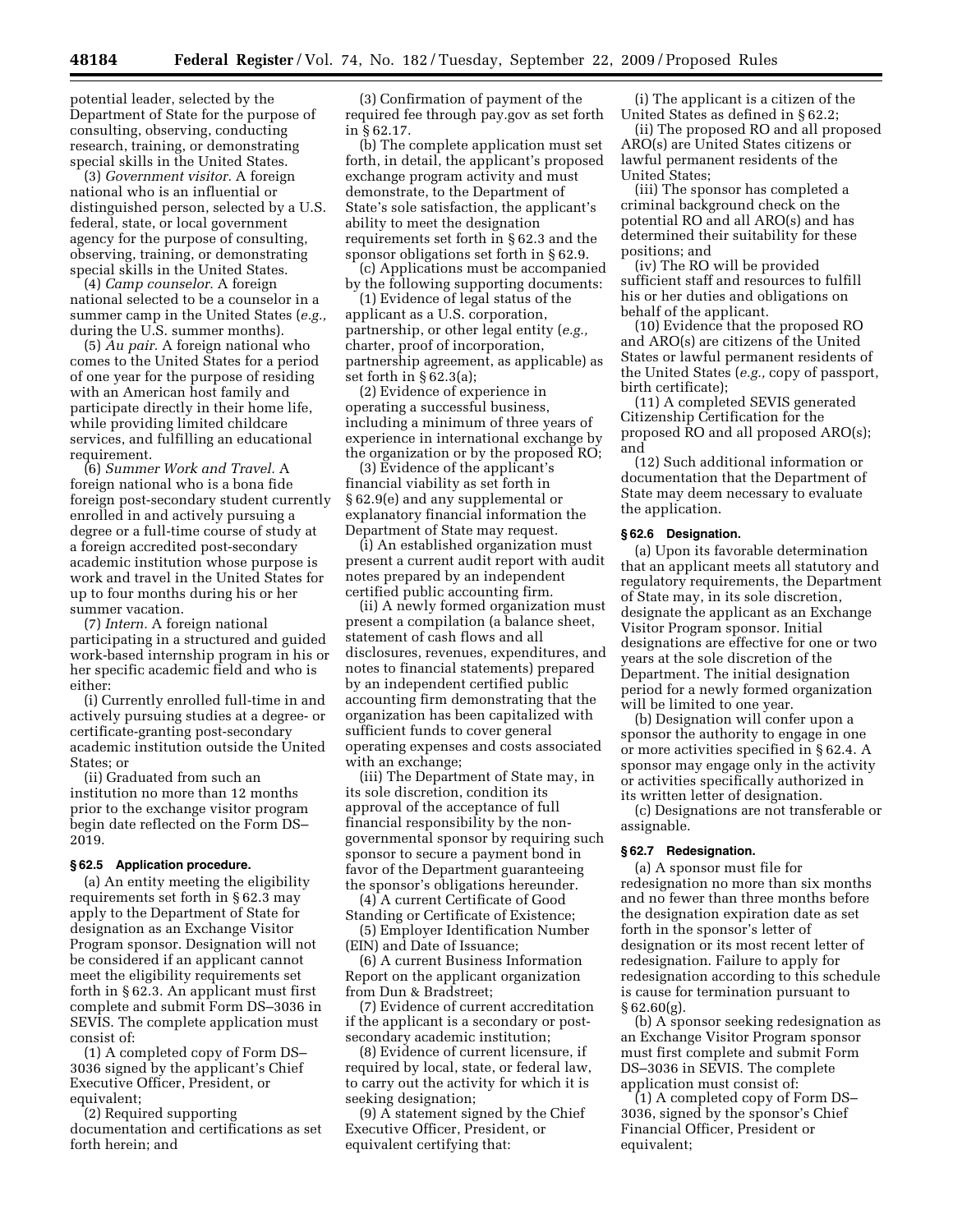(2) Required supporting documentation and certifications as set forth herein; and

(3) Confirmation of payment of the required non-refundable fee through pay.gov as set forth in § 62.17.

(c) The complete application must include the following supporting documentation and certifications:

(1) A current Business Information Report from Dun & Bradstreet on the sponsor;

(2) A list of all third parties (foreign and domestic) with whom the sponsor has executed a written agreement for the person or entity to act on behalf of the sponsor in the conduct of the sponsor's exchange visitor program and, if requested by the Department of State, a separate certification that the sponsor has obtained a Dun & Bradstreet Business Information Report for each third party. The list should include the name of the third party organization, address of the third party organization, purpose for agreement, and contact information;

(3) A copy of the most recent year-end financial statements;

(4) A copy of the most recent letter of accreditation if the sponsor is a secondary or post-secondary academic institution;

(5) A list of the names, addresses and citizenship of the current members of its Board of Directors or the Board of Trustees or other like body, vested with the management of the organization or partnership, and/or the percentage of stocks/shares held, as applicable;

(6) For a non-profit organization, a signed copy of the sponsor's most recent Form 990 filed with the Internal Revenue Service;

(7) Such additional information or documentation that the Department of State may request;

(8) A statement signed by the Chief Executive Officer, President, or equivalent certifying that the sponsor has completed a criminal background check on the RO and all AROs and has determined their suitability for these positions; and

(9) Such additional information or documentation that the Department of State may deem necessary to evaluate the application.

(d) Upon its favorable determination that a sponsor meets all statutory and regulatory requirements, the Department of State may, in its sole discretion, redesignate the organization as an Exchange Visitor Program sponsor for one or two years.

## **§ 62.8 General program requirements.**

(a) *Size of program.* A sponsor, other than a federal government agency, must have no fewer than five actively participating exchange visitors during the annual reporting cycle (*e.g.,*  academic, calendar or fiscal) as stated in its letter of designation or redesignation. The Department of State may, in its sole discretion and for good cause shown, waive this requirement.

(b) *Minimum duration of program.* A sponsor, other than a federal government agency, must provide each exchange visitor, except those sponsored in the short-term scholar category, with a minimum period of participation in the United States of no less than three weeks.

(c) *Reciprocity.* In conducting its exchange visitor program, a sponsor must make a good faith effort to develop and implement, to the fullest extent possible, a reciprocal exchange of persons.

(d) *Cross-cultural activities.* A sponsor must:

(1) Offer or make available to exchange visitors and the accompanying spouse and dependents, if any, a variety of appropriate cross-cultural activities. The extent and type of the cross-cultural activities will be determined by the needs and interests of the particular category of exchange visitor. A sponsor will be responsible for determining the appropriate type and number of such cross-cultural programs. The Department of State encourages sponsors to give their exchange visitors the broadest exposure to American society, culture and institutions; and

(2) Encourage exchange visitors to participate voluntarily in activities that are for the purpose of sharing the language, culture, or history of their home country with Americans, provided such activities do not delay the completion of the exchange visitors' program.

#### **§ 62.9 General obligations of sponsors.**

(a) *Adherence to Department of State regulations.* A sponsor is required to adhere to all regulations set forth in this Part. A sponsor who willfully or negligently fails to comply will be subject to the sanctions set forth in § 62.50 or termination as set forth in § 62.60.

(b) *Legal status.* A sponsor must maintain legal status or its designation will terminate pursuant to § 62.60(e). A sponsor's change in legal status (*e.g.,*  from partnership to corporation, nonprofit to for-profit) requires the submission of a new application for designation of the successor legal entity within 45 days of the change in legal status.

(c) *Accreditation and licensure.* A sponsor must remain in compliance

with all local, state, and federal laws, and professional requirements necessary to carry out the activities for which it is designated, including accreditation and licensure, if applicable.

(d) *Representations and disclosures.*  A sponsor must:

(1) Provide accurate and complete information, to the extent lawfully permitted, to the Department of State and the Department of Homeland Security regarding its exchange visitor program, exchange visitors, and accompanying spouse and dependents (if any);

(2) Provide accurate information to the public when advertising its exchange visitor program(s) or responding to public inquiries;

(3) Provide informational materials to prospective exchange visitors, and host families, if applicable, that clearly explain the activities, costs, conditions, and restrictions of its exchange visitor program(s);

(4) Not use the program number(s) assigned by the Department of State at time of designation on any advertising materials or publications intended for general circulation, including sponsor Web sites; and

(5) Not represent that its exchange visitor program is endorsed, sponsored, or supported by the Department of State or the U.S. Government, except for U.S. Government sponsors or exchange visitor programs financed directly by the U.S. Government to promote international educational exchanges. A sponsor may, however, represent that it is designated by the Department of State as a sponsor of an exchange visitor program.

(e) *Financial responsibility.* (1) A sponsor must maintain the financial capability to meet at all times its financial obligations and responsibilities attendant to successful sponsorship of its exchange visitor program.

(2) The Department of State may require a non-government sponsor to provide evidence satisfactory to the Department that funds necessary to fulfill all obligations and responsibilities attendant to sponsorship of its exchange visitor program are readily available and in the sponsor's control, including such supplementary or explanatory financial information as the Department may deem appropriate.

(3) The Department of State may require a non-government sponsor to secure a payment bond in favor of the Department guaranteeing all financial obligations arising from the sponsorship its exchange visitor program.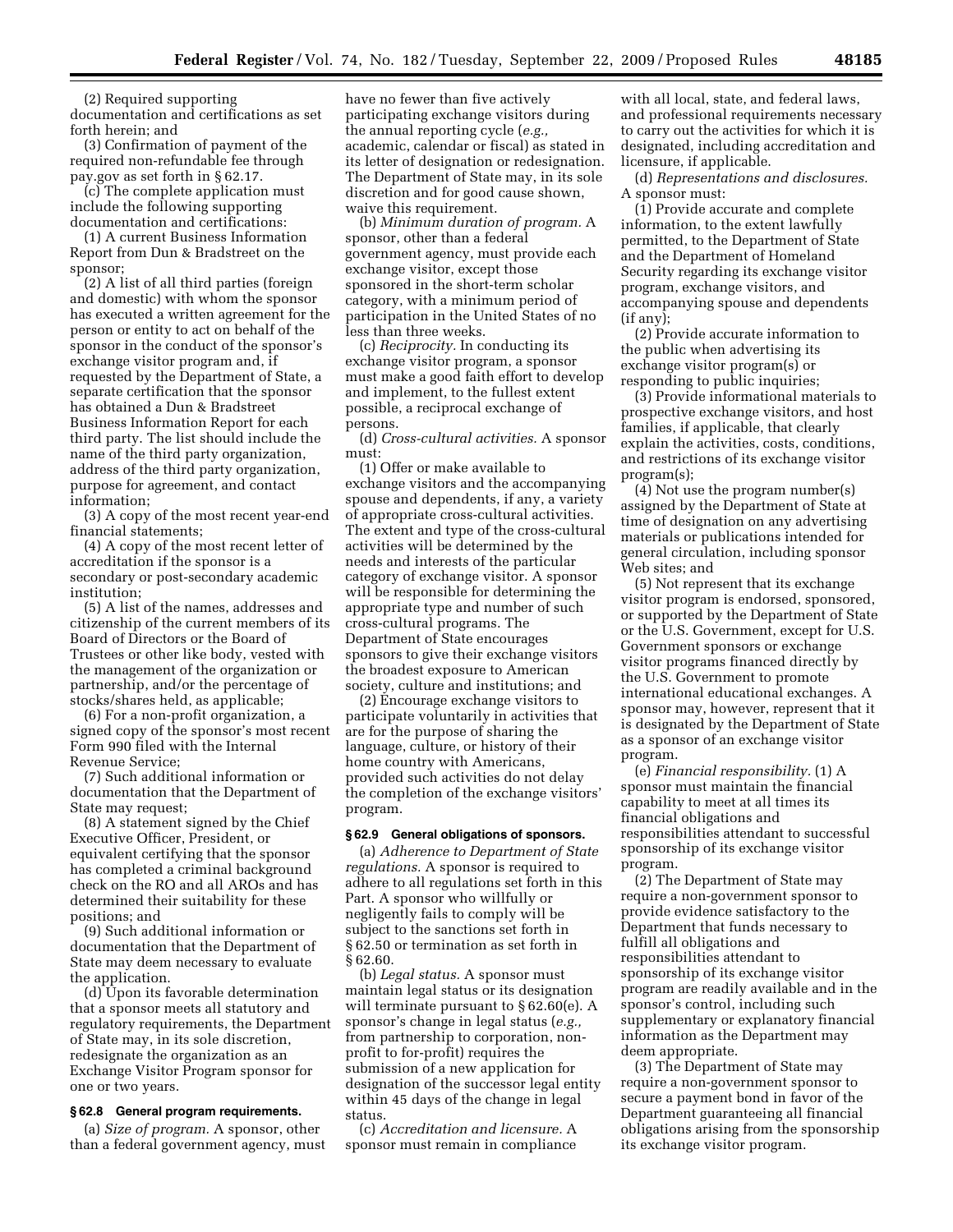(f) *Staffing and support services.* A sponsor must ensure that:

(1) Adequate staffing and sufficient support services are provided to administer its exchange visitor program; and

(2) Its employees, officers, agents, independent contractors, third parties, volunteers or other individuals associated with the administration of its exchange visitor program are adequately qualified, appropriately trained, and comply with the Exchange Visitor Program regulations and immigration laws pertaining to the administration of its exchange visitor program(s).

(g) *Appointment of Responsible Officers and Alternate Responsible Officers.* (1) A sponsor must appoint a RO and a minimum of one (1) or a maximum of ten (10) AROs to assist the RO in performing the duties set forth at § 62.11. A sponsor must ensure that the potential RO and AROs have undergone a criminal background check to determine their suitability for these positions. ROs and AROs must be citizens or lawful permanent residents of the United States.

(2) ROs and AROs must be employees or officers of the designated sponsor. Upon written sponsor request, the Department of State may, in its sole discretion, authorize the appointment of an individual who is not an employee or officer to serve as an ARO.

(3) In the event of the departure of a RO or ARO, the sponsor must file a request for the approval of a replacement in SEVIS and forward the required documentation to the Department of State within ten (10) calendar days from the date of the RO's or ARO's departure.

(4) Requests to replace the RO or add an ARO must be submitted in SEVIS and a signed Form DS–3037 mailed to the Department of State with the required completed Citizenship Certification, along with certification that the individual has undergone a criminal background check.

(5) The Department of State reserves the right, in its sole discretion, to deny the appointment of an RO or ARO.

### **§ 62.10 Program administration.**

A sponsor is responsible for the effective administration of its exchange visitor program(s). These responsibilities include:

(a) *Selection of exchange visitors.* A sponsor must establish and utilize a method to screen and select prospective exchange visitors to ensure that they are eligible for program participation, and that:

(1) The program is suitable to the exchange visitor's background, needs, and experience; and

(2) The exchange visitor possesses sufficient proficiency in the English language as measured by an objective measurement of English language proficiency to participate successfully in his or her exchange visitor program.

(b) *Pre-arrival information.* A sponsor must provide exchange visitors with pre-arrival materials including, but not limited to, information on:

(1) The purpose of the Exchange Visitor Program;

(2) The home-country physical presence requirement (*e.g.,* section 212(e) of the Immigration and Nationality Act, as amended, 8 U.S.C. 1182, set forth substantially at 22 CFR 41.63);

(3) Travel and entry into the United States (*e.g.,* procedures to be followed by exchange visitors and accompanying spouse and dependents, if any, in obtaining a visa for entry to the United States, paying the SEVIS fee, procedures for obtaining a visa including the information/documentation needed for the interview; travel arrangements to the United States, what to expect at the port of entry, including the necessity of having and presenting their travel documents at the port of entry);

(4) Housing;

(5) A breakdown of all fees to be paid by potential exchange visitors (*i.e.,* paid to the sponsor or a third party);

(6) Other costs that the exchange visitor will likely incur (*e.g.,* insurance, living expenses, transportation expenses) while in the United States;

(7) Health care and insurance requirements for exchange visitors and their accompanying spouse and dependents, as applicable;

(8) Arrival notification requirements; *e.g.,* procedures that exchange visitors, spouses and dependents are to follow upon entry into the United States in reporting their arrival to the sponsor and reporting to the location of their program; and

(9) Other information that will assist exchange visitors to prepare for their stay in the United States (*e.g.,* how and when to apply for a social security number, if applicable; how to apply for a driver's license; how to open a bank account; how to remain in lawful nonimmigrant status).

(c) *Orientation.* A sponsor must offer an appropriate orientation for all exchange visitors. Sponsors are encouraged to provide orientation for the exchange visitor's immediate family, especially for those exchange visitors who are expected to be in the United States for more than one year.

Orientation must include, but is not limited to, information concerning: (1) Life and customs in the United States:

(2) Local community resources (*e.g.,*  public transportation, medical centers, schools, libraries, recreation centers, and banks), to the fullest extent possible;

(3) Available healthcare, emergency assistance, and health insurance coverage;

(4) A description of the exchange visitor program in which the exchange visitor is participating (*e.g.,* information on the length and location of the program, a summary of the significant components of the program, and any stipend (payment or wage) an exchange visitor will receive);

(5) Sponsor rules that the exchange visitors are required to follow while participating in their exchange visitor program;

(6) Name and address of the sponsor and the name, e-mail address and telephone number of the RO and ARO(s);

(7) The Department of State's Office of Designation's address, telephone number, facsimile number, Web site and e-mail address, and a copy of the Exchange Visitor Program brochure or other Department materials as appropriate or required; and

(8) The requirement that an exchange visitor must promptly report to the sponsor or sponsor designee any changes in his or her telephone number, e-mail address, actual and current U.S. address, and site of activity (if permitted to change without sponsor authorization).

(d) *Monitoring of exchange visitors.* A sponsor must monitor, through its employees, officers, agents, or third parties, the exchange visitor's participation in its exchange visitor program(s). A sponsor must:

(1) Ensure that the activity in which the exchange visitor is engaged is consistent with the category and activity listed on the exchange visitor's Form DS–2019;

(2) Monitor the physical location (site of activity), and the progress and welfare of the exchange visitor to the extent appropriate for the category;

(3) Require that exchange visitors report to the sponsor within ten (10) calendar days, any changes in their telephone numbers, e-mail addresses, actual and current U.S. addresses (*e.g.,*  physical residence), and site(s) of activity address (if permitted to change without sponsor authorization);

(4) Report in SEVIS within ten (10) calendar days of notification by an exchange visitor any change in the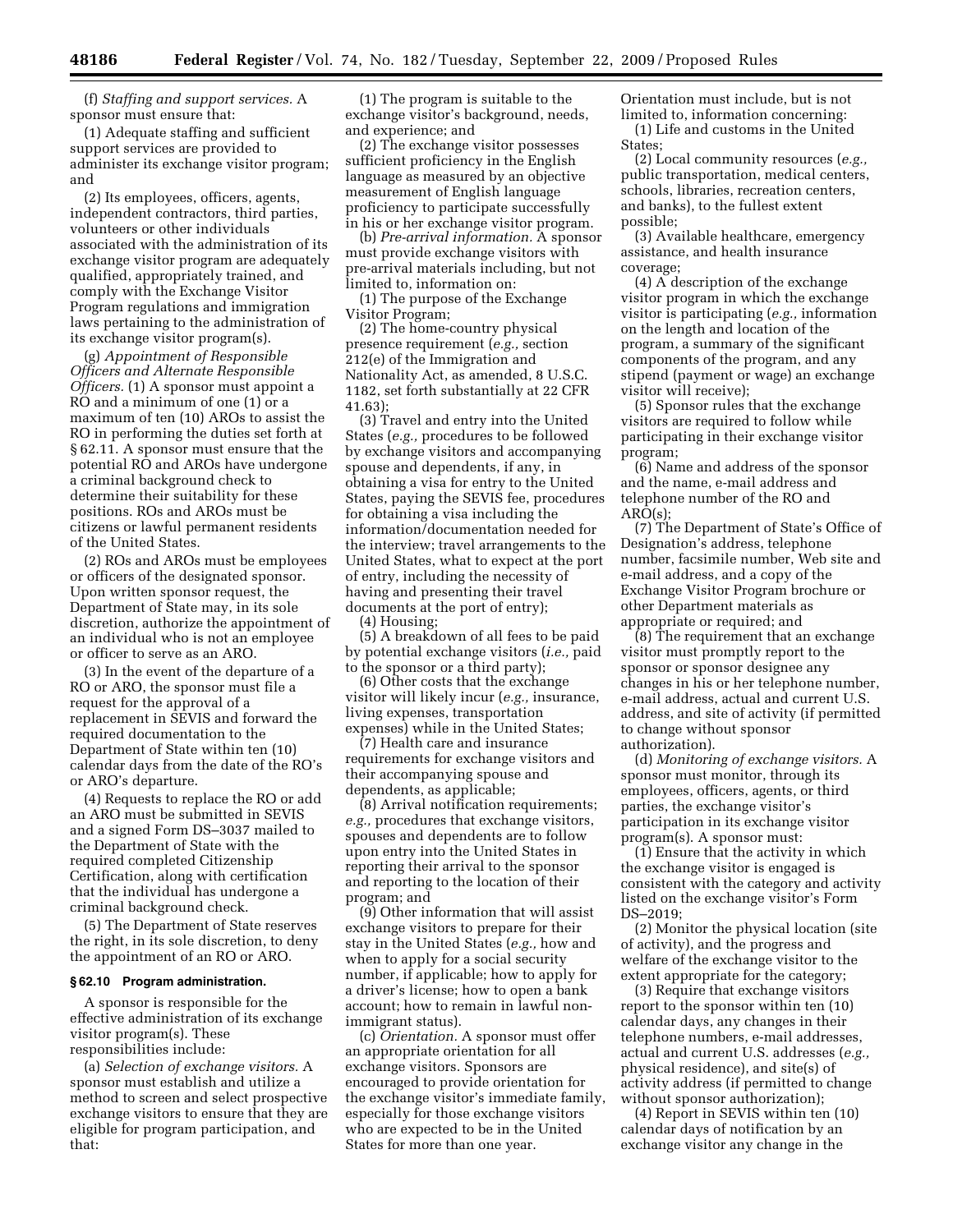exchange visitor's actual and current U.S. address, telephone number, e-mail addresses, and/or primary site of activity (if the exchange visitor is permitted) to make such change without prior sponsor authorization;

(5) Report the actual and current U.S. address and e-mail address for each accompanying spouse and dependents.

(6) Report Employment Authorization Document (EAD) information in SEVIS for the accompanying spouse and each dependent, if applicable, by entering the EAD number, validation and expiration dates as issued by the Department of Homeland Security.

(e) *Requests by the Department of State.* A sponsor must, to the extent lawfully permitted, furnish the Department within a reasonable time all information, reports, documents, books, files, and other records or information requested by the Department on all matters related to its exchange visitor program. All submissions relative to a request must contain the sponsor's program number.

(f) *Inquiries and investigations.* A sponsor must cooperate with any inquiry or investigation that may be undertaken by the Department of State or the Department of Homeland Security.

(g) *Retention of records.* A sponsor must retain all records related to its exchange visitor program and its participants (to include accompanying spouse and dependents, if any) for a minimum of three years following the completion of each participant's exchange visitor program.

#### **§ 62.11 Duties of Responsible Officers and Alternate Responsible Officers.**

The RO must train and supervise AROs and ensure that these officials are in compliance with the Exchange Visitor Program regulations. ROs and AROs must:

(a) Be thoroughly familiar with the Exchange Visitor Program regulations, relevant immigration laws and all federal and state regulations pertaining to the administration of its exchange visitor program(s), including the Department of State's and the Department of Homeland Security's policies, manuals, instructions, guidance and SEVIS operations relevant to the Exchange Visitor Program;

(b) Ensure that the exchange visitor obtains sufficient advice and assistance to facilitate the successful completion of his or her exchange visitor program;

(c) Conduct all official communications relating to their sponsor's exchange visitor program with the Department of State and the Department of Homeland Security. A

sponsor must include its exchange visitor program number on all correspondence submitted to the Department of State and to the Department of Homeland Security;

(d) Ensure that sponsor spam filters do not block reception of SEVIS or Department of State and Department of Homeland Security notices; and

(e) Control and issue Forms DS–2019 as set forth in § 62.12.

#### **§ 62.12 Control of Forms DS–2019.**

(a) *Issuance of Forms DS–2019.* A sponsor must:

(1) Ensure that only the RO and AROs have access to SEVIS;

(2) Ensure that information input into SEVIS is accurate, current, and updated pursuant to regulations herein; and

(3) Issue Forms DS–2019 only for the following authorized purposes:

(i) To facilitate the initial entry of the exchange visitor and accompanying spouse and dependents, if any, into the United States;

(ii) To extend the duration of participation of an exchange visitor, when permitted by the regulations;

(iii) To facilitate program transfers, when permitted by the regulations and/ or authorized in writing by the Department of State;

(iv) To replace lost, stolen, or damaged Forms DS–2019;

(v) To facilitate the re-entry of an exchange visitor and accompanying spouse and dependents, if any, who travel outside the United States during the exchange visitor's program;

(vi) To facilitate a change of category, when permitted by the Department of State;

(vii) To update information when significant changes take place in regard to the exchange visitor's program (*e.g.,*  a substantial change in funding or a change in the primary site of activity or actual and current U.S. address);

(viii) To facilitate the correction of a minor or technical infraction; or

(ix) To facilitate a ''reinstatement'' or a ''reinstatement update SEVIS status'' when permitted by the Department of State.

(b) *Verification.* (1) Prior to issuing Forms DS–2019, a sponsor must verify that each prospective exchange visitor:

(i) Is eligible, qualified, and accepted for the program in which he or she will participate (*e.g.,* has an offer letter from a camp, a written acceptance from a secondary school);

(ii) Possesses adequate financial resources to participate in and complete his or her exchange visitor program; and

(iii) Possesses adequate financial resources to support an accompanying spouse and dependents, if any.

(2) The sponsor must ensure that: (i) Only the RO or ARO who is physically present in the United States or in a U.S. territory may print and sign Forms DS–2019; and

(ii) Only the RO or ARO whose name is printed on the Form DS–2019, is permitted to sign the document. The Form DS–2019 must be signed in blue ink to denote that it is the original document.

(iii) Sponsors for whom the RO or AROs have been found to have violated the requirements of this section will be subject to sanctions as set forth in  $§ 62.50(a)(2).$ 

(c) *Distribution of Forms DS–2019.*  The sponsor must ensure that completed Forms DS–2019 are distributed directly to the exchange visitor and accompanying spouse and dependents, if any, (or to an individual designated by the exchange visitor) only via the sponsor's employees, officers, agents, independent contractors, third parties, volunteers, or other individuals acting on behalf of the sponsor in the administration of its exchange visitor program.

(d) *Allotment requests.* (1) Annual Form DS–2019 allotment. A sponsor must submit an electronic request via SEVIS to the Department of State for an annual allotment of Forms DS–2019 based on the annual reporting cycle (*e.g.,* academic, calendar or fiscal year) stated in its letter of designation or redesignation. A sponsor should allow up to four weeks for the processing of the allotment request. The Department has the sole discretion to determine the number of Forms DS–2019 to be issued to a sponsor.

(2) Expansion of Program. A request for program expansion must include information such as, but not limited to, the source of program growth, staff increases, confirmation of adequately trained employees, current financial information, additional overseas affiliates, and explanations of how the sponsor will accommodate the anticipated program growth. The Department of State will take into consideration the current size of a sponsor's program and the projected expansion of the program in the coming 12 months and may consult with the RO and/or ARO prior to determining the number of Forms DS–2019 to issue to a sponsor.

(e) *Safeguards and controls.* (1) ROs and AROs must secure their SEVIS logon Identification Numbers (IDs) and passwords at all times (*i.e.,* not share IDs and passwords with any other person). Sponsors whose ROs or AROs have been found to have willfully or negligently violated the requirements of this section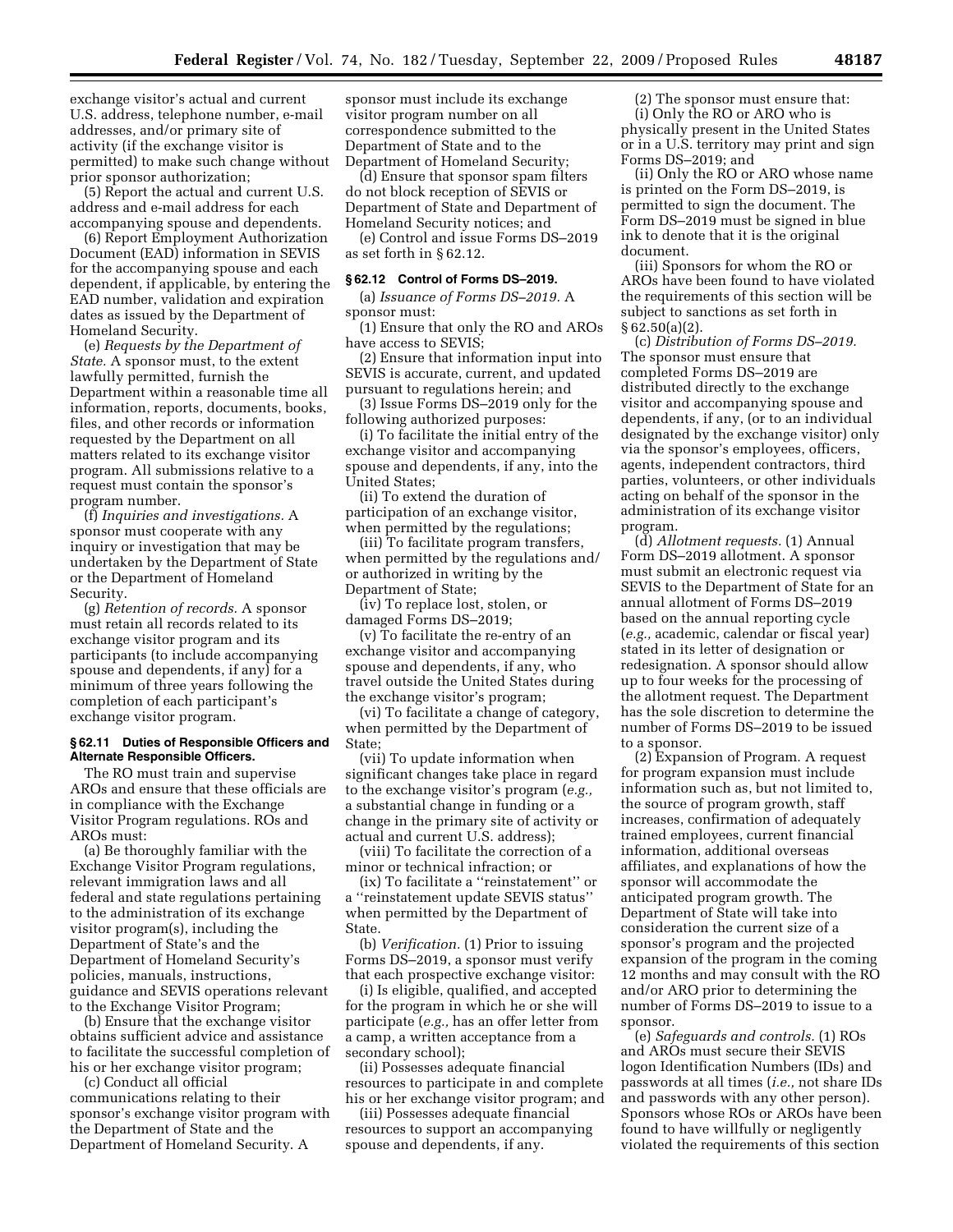will be subject to sanctions as set forth in § 62.50(a).

(2) A sponsor, its employees, officers, agents, or other third parties acting on behalf of the sponsor, may not forward to any unauthorized party (via facsimile or other electronic means) copies or Portable Document Formats (PDFs) of signed or unsigned Forms DS–2019. However, a sponsor must forward such copies and/or PDFs to the Department of State or the Department of Homeland Security upon request.

(3) A sponsor must use the reprint function in SEVIS in the event the exchange visitor's Form DS–2019 has been lost or stolen.

(4) Destroy damaged and unusable Form DS–2019 on the sponsor's premises after making a record of such forms (*e.g.,* forms with errors or forms damaged by a printer).

(5) Request exchange visitors and prospective exchange visitors to return any unused Form DS–2019 sent to them.

#### **§ 62.13 Notification requirements.**

(a) *Valid program status of exchange visitor.* A sponsor must notify the Department of State via SEVIS of the following:

(1) Validation of program participation. A sponsor must promptly validate an exchange visitor's participation in his or her program and accompanying spouse and dependents, if any. This will change the status of the exchange visitor's SEVIS record from ''Initial'' to ''Active.'' SEVIS records with program durations of 30 days or more (*e.g.,* the period between the ''Program Begin Date'' to ''Program End Date'') must be validated within 30 days following the ''Program Begin Date'' identified in SEVIS. SEVIS records with program durations that are less than 30 days must be validated prior to the ''Program End Date'' reflected in SEVIS. Prior to validation, a sponsor may amend the program start date and must update the SEVIS record to reflect the actual and current U.S. address and site of activity in SEVIS. The status of SEVIS records that are not validated according to this schedule will automatically change to ''Invalid'' or ''No Show''.

(2) Failure of exchange visitor to begin program. A sponsor must report in SEVIS, no later than 30 calendar days after the ''Program Begin Date'' listed in SEVIS, the failure of an exchange visitor to report to his or her sponsor upon entry in the United States (*i.e.,* failure of exchange visitor to begin an exchange visitor program as scheduled). This will change the status of the exchange visitor's SEVIS record from ''Initial'' to ''No Show''.

(3) End of exchange visitor's program. A sponsor must report in SEVIS any withdrawal from or early completion of an exchange visitor's program that occurs prior to the ''Program End Date'' listed in SEVIS on the exchange visitor's Form DS–2019. The sponsor must not alter the ''Program End Date'' field, but should enter the date of program completion in the ''Effective Date of Completion'' field. This will change the status of the exchange visitor's SEVIS record from ''Active'' to ''Inactive.'' Such notification in SEVIS ends a sponsor's programmatic obligations to the exchange visitor and/or his or her accompanying spouse and dependents.

(4) Accompanying spouse and dependent records. A sponsor must report in SEVIS if an accompanying spouse and/or dependents depart from the United States prior to the exchange visitor's departure date.

(5) Termination of an exchange visitor's program. A sponsor must promptly report in SEVIS the involuntary termination of an exchange visitor's program. The sponsor must not alter the ''Program End Date'' field, but should enter the date of program termination in the ''Effective Date of Termination'' field. This will change the status of the SEVIS record from "Active" to "Terminated". Such notification in SEVIS ends a sponsor's programmatic obligation to the exchange visitor and spouse and dependents, if any, and prevents the sponsor from thereafter extending the exchange visitor's duration of participation, transferring the exchange visitor to another program, or changing the exchange visitor's category. Sponsors must not terminate the program of an exchange visitor who voluntarily ends his or her program.

(b) *Change of circumstance of an exchange visitor.* A sponsor must promptly notify the Department of State via SEVIS of any of the following circumstances:

(1) Change in the actual and current U.S. address. A sponsor must ensure that the actual and current U.S. addresses of an exchange visitor are reported in SEVIS:

(i) A sponsor must update the actual and current U.S. address information in SEVIS for an exchange visitor within 10 days of being notified by an exchange visitor of a change in address. A sponsor who is responsible for the placement or housing of such exchange visitors must promptly update a change in the actual and current U.S. address in SEVIS;

(ii) A sponsor must report the U.S. mailing address (*i.e.,* provide a P.O. Box number) in SEVIS in those limited cases where mail cannot be delivered to the

exchange visitor's actual and current U.S. address (*e.g.,* the exchange visitor resides in a campus setting);

(iii) If a U.S. mailing address is reported to SEVIS, a sponsor must also maintain records in SEVIS of actual and current U.S. addresses (*e.g.,* dormitory, building and room number) for such exchange visitors; and

(iv) Failure to update the actual and current U.S. addresses of their exchange visitors as required, may be grounds for revocation of a sponsor's exchange visitor program designation, as set forth in § 62.50(a).

(2) Change in site of activity. A sponsor must report in SEVIS any change to an exchange visitor's site of activity by entering the new site within ten (10) calendar days of notification of such a change where sponsor rules or regulations permit such a change. A sponsor must promptly enter any change in the site of activity in those instances where the sponsor is responsible for the placement. A sponsor must identify the ''primary'' site of activity of an exchange visitor if multiple sites of activity are reported in SEVIS.

(c) *Change in sponsor's circumstance.*  A sponsor must report within ten (10) days in SEVIS or directly to the Department of State, if appropriate, any material changes to its exchange visitor program as follows:

(1) Change of business and/or mailing address, telephone number, facsimile number, or e-mail address;

(2) Change in the composition of the sponsor organization that affects its U.S. citizenship status as defined in § 62.2 which includes a new Employment Identification Number (EIN);

(3) Change of RO or ARO;

(4) Major change of ownership or control of the sponsor's organization as defined in § 62.60(e);

(5) Change of the sponsor's principal place of business to a location outside the United States;

(6) Change in financial circumstances that may render the sponsor unable to comply with its obligations as set forth in § 62.9(e);

(7) Loss of licensure or accreditation; (8) Loss or theft of Forms DS–2019, in which case a sponsor must notify the Department of State promptly by telephone (confirmed promptly in writing by facsimile or e-mail) of the SEVIS identification numbers of such Forms DS–2019 that have been lost or stolen;

(9) Any litigation related to a sponsor's exchange visitor program, in which the sponsor or an exchange visitor is a named party;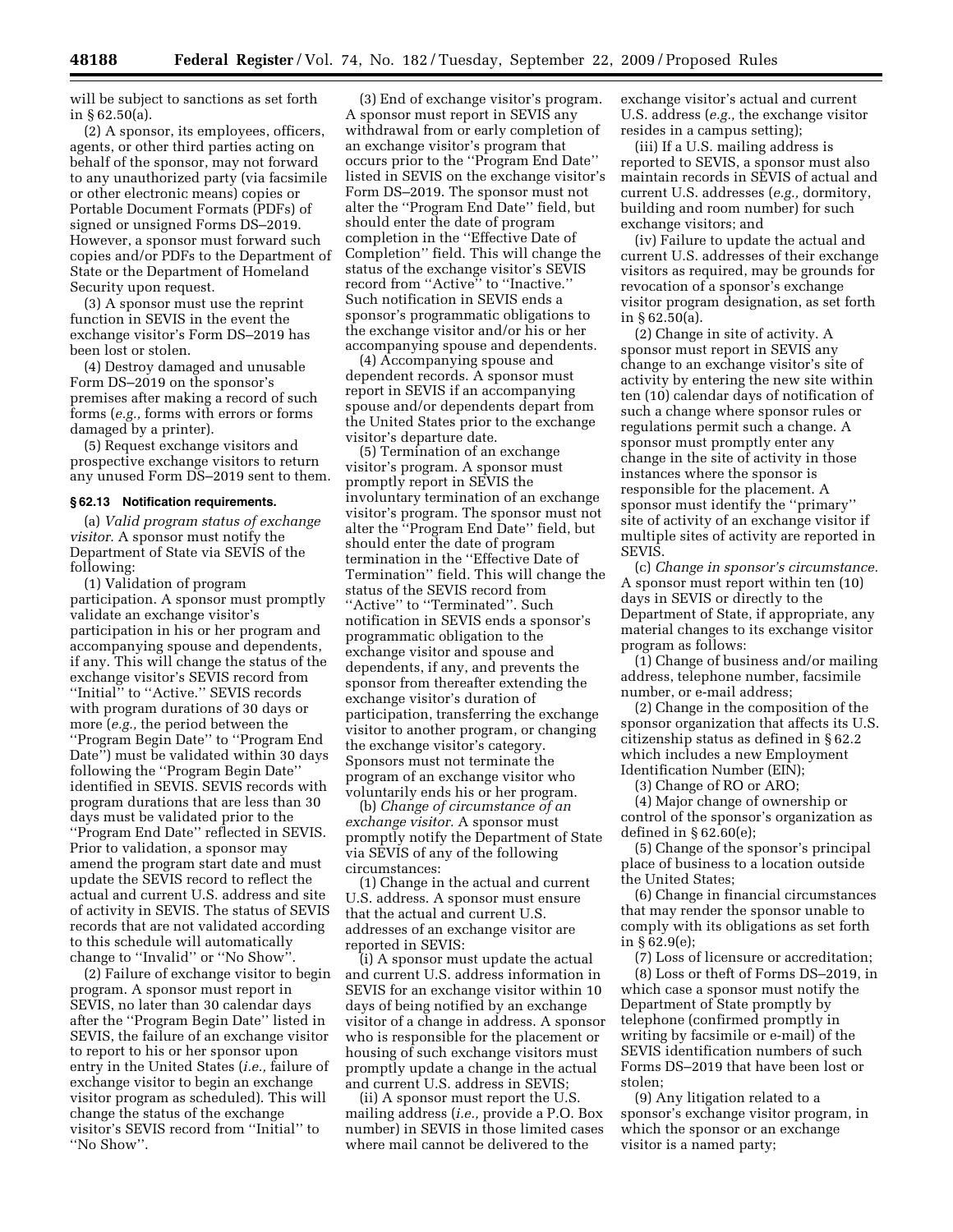(10) A decision by the sponsor to voluntarily cancel (withdraw) its exchange visitor program designation; or,

(11) Any other material facts or events that may have an impact on the sponsor's ability to properly administer or conduct its exchange visitor program.

(d) *Serious problem or controversy.* A sponsor must inform the Department of State on or before the next business day by telephone (confirmed promptly in writing by facsimile or e-mail) of any serious problem or controversy which could be expected to bring the Department, the Exchange Visitor Program or the sponsor's exchange visitor program into notoriety or disrepute.

## **§ 62.14 Insurance.**

(a) A sponsor must require that all exchange visitors and their accompanying spouse and dependents have insurance in effect that covers the exchange visitors for sickness or accidents during the period of time that they participate in the sponsor's exchange visitor program. A sponsor may offer insurance, but is not required, to ensure that exchange visitors have ''entry to exit'' coverage. The period of required coverage is the actual duration of the exchange visitor's participation in the sponsor's exchange visitor program. Minimum coverage must provide:

(1) Medical benefits of at least \$200,000 per accident or illness;

(2) Repatriation of remains in the amount of \$25,000;

(3) Expenses associated with the medical evacuation of exchange visitors to his or her home country in the amount of \$50,000;

(4) Deductibles not to exceed \$500 per accident or illness; and

(b) Insurance policies secured to fulfill the requirements of this section:

(1) May require a waiting period for pre-existing conditions that is reasonable as determined by current industry standards;

(2) May include provisions for coinsurance under the terms of which the exchange visitor may be required to pay up to 25% of the covered benefits per accident or illness; and

(3) Must not unreasonably exclude coverage for perils inherent to the activities of the exchange program in which the exchange visitor participates.

(c) Any policy, plan, or contract secured to fill the above requirements must, at a minimum, be:

(1) Underwritten by an insurance corporation having an A.M. Best rating of  ${}^{i}$ A – " or above; an Insurance Solvency International, Ltd. (ISI) rating of " $A - i$ " or above; a Standard & Poor's

Claims-paying Ability rating of " $A -$ " or above, a Weiss Research, Inc. rating of B+ or above, or such other rating as the Department of State may from time to time specify; or

(2) Backed by the full faith and credit of the government of the exchange visitor's home country; or

(3) Part of a health benefits program offered on a group basis to employees or enrolled students by a designated sponsor; or

(4) Offered through or underwritten by a federally qualified Health Maintenance Organization or eligible Competitive Medical Plan as determined by the Centers for Medicare and Medicaid Services of the U.S. Department of Health and Human Services.

(d) Federal, state or local government agencies; state colleges and universities; and public community colleges may, if permitted by law, self-insure any or all of the above-required insurance coverage.

(e) At the request of a nongovernmental sponsor of an exchange visitor program, and upon a showing that such sponsor has funds readily available and under its control sufficient to meet the requirements of this section, the Department of State may permit the sponsor to self-insure or to accept full financial responsibility for such requirements.

(f) The Department of State may, in its sole discretion, condition its approval of self-insurance or the acceptance of full financial responsibility by the nongovernmental sponsor by requiring such sponsor to secure a payment bond in favor of the Department guaranteeing the sponsor's obligations hereunder.

(g) An accompanying spouse and/or dependent is required to be covered by insurance in the amounts set forth in paragraph (a) of this section. A sponsor must inform exchange visitors of this requirement, in writing, in advance of the exchange visitor's arrival in the United States.

(h) An exchange visitor who willfully fails to maintain the insurance coverage set forth above while a participant in an exchange visitor program or who makes material misrepresentations to the sponsor concerning such coverage will be deemed to be in violation of these regulations and will be subject to termination as a participant.

(i) A sponsor must terminate an exchange visitor's participation in its program if the sponsor determines that the exchange visitor or any accompanying spouse or dependent willfully fails to remain in compliance with this section.

(j) To ensure coverage levels remain consistent with industry standards, the Secretary may, at any time it is determined that the minimum levels of coverage descried in § 62.14 are not sufficient, update minimum levels of coverage in guidance documents.

#### **§ 62.15 Reporting requirements.**

Sponsors must submit an annual report to the Department of State which is to be generated through SEVIS. Such report must be filed on an academic, calendar or fiscal year basis, as directed the Department of State, and must contain the following:

(a) *Program report and evaluation.* A brief summary of the activities in which exchange visitors were engaged, including an evaluation of program effectiveness;

(b) *Reciprocity.* A description of the nature and extent of reciprocity occurring in the sponsor's exchange visitor program during the reporting year;

(c) *Cross-cultural activities.* A summary of the cross-cultural activities provided for its exchange visitors during the reporting year;

(d) *Proof of insurance.* Certification of compliance with insurance coverage requirements set forth in § 62.14.

(e) *Certification.* All annual reports must include the following certification:

I have reviewed this report of my organization's operation of a Department of State designated exchange visitor program and hereby certify that adequate staff and resources are devoted to the administration and oversight of this program and that internal controls adequate to ensure regulatory compliance are in place.

(1) For exchange visitor programs classified as ''Government Programs,'' this certification will be signed by the RO.

(2) For exchange visitor programs classified as P–1 or P–2 ''Academic Programs,'' this certification will be signed by the institution's Chief Financial Officer.

(3) For exchange visitor programs classified as P–3 and P–4 ''Private Sector Programs,'' this certification will be signed by the organization's Chief Financial Officer. In addition to the Annual Report required above, all P–3 and P–4 ''Private Sector'' programs must file a program specific management audit (in a format approved by the Department of State).

(f) *Program participation.* A numerical count, by category, of all exchange visitors participating in the sponsor's program for the reporting year (active status).